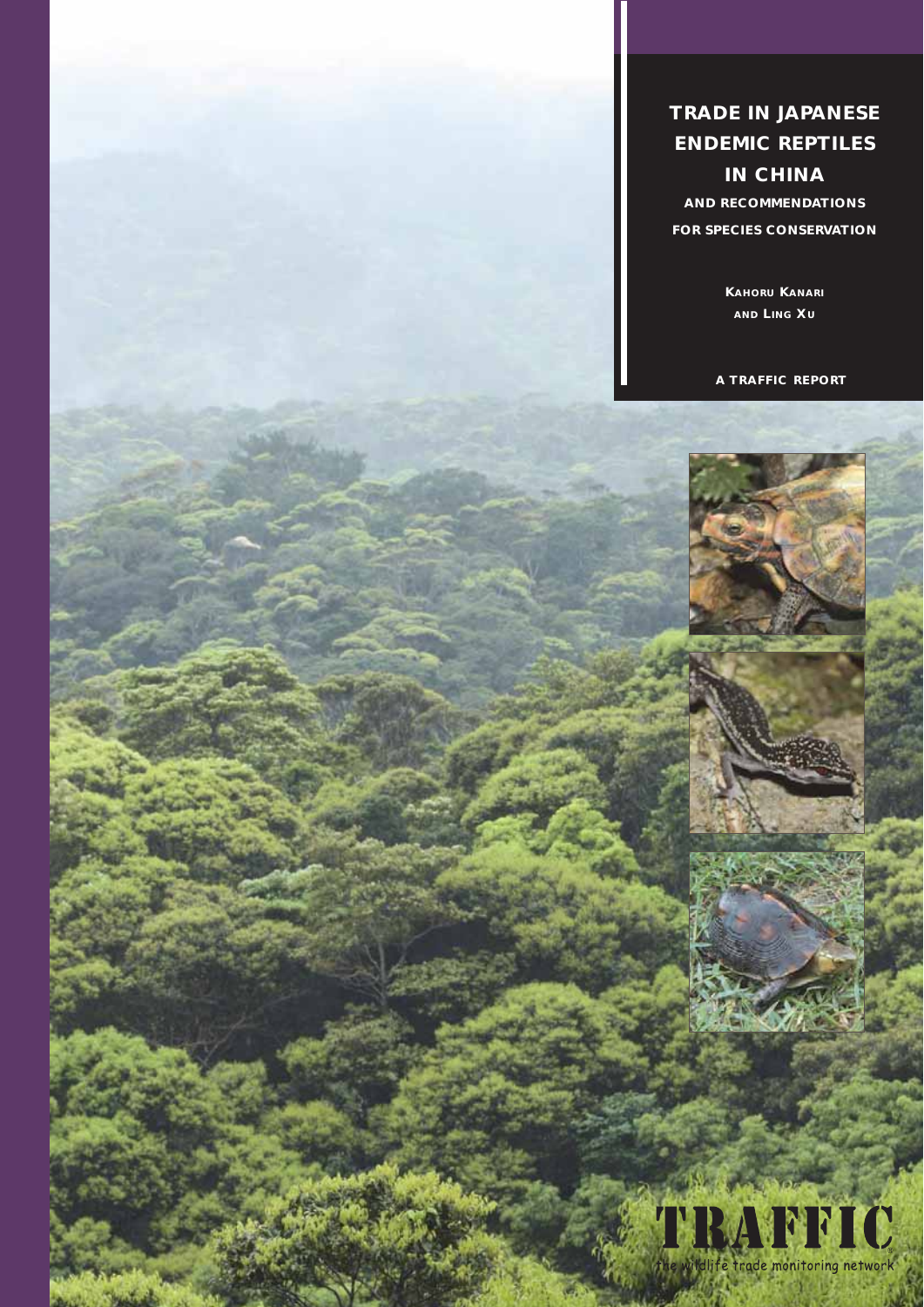Published by TRAFFIC.

© 2012 TRAFFIC International. All rights reserved.

All material appearing in this publication is copyrighted and may be reproduced with perrmission. Any reproduction in full or in part of this publication must credit TRAFFIC as the copyright owner.

The views of the authors expressed in this publication do not necessarily reflect those of TRAFFIC, WWF or IUCN.

The designations of geographical entities in this publication, and the presentation of the material, do not imply the expression of any opinion whatsoever on the part of TRAFFIC or its supporting organizations concerning the legal status of any country, territory, or area, or of its authorities, or concerning the delimitation of its frontiers or boundaries.

The TRAFFIC symbol copyright and Registered Trademark ownership is held by WWF. TRAFFIC is a strategic alliance of WWF and IUCN.

**Suggested citation**: Kanari, K. and Xu, L. (2012). *Trade in Japanese Endemic Reptiles in China and Recommendations for Species Conservation*. TRAFFIC.

**ISBN** 978-1-85850-356-1

**Front cover photograph**: *Yambaru Forest, Okinawa Jima, Okinawa, Japan (background photo); Ryukyu Black-breasted Leaf Turtle* Geoemyda japonica; *Kuroiwa's Ground Gecko* Goniurosaurus kuroiwae; *Ryukyu Yellowmargined Box Turtle* Cuora flavomarginata evelynae (inset, from top to bottom).

. .

**Photograph credits**: *Taku Sakoda* (background photo)*; Taku Sakoda* (inset, top two photos); *Tomoko Suzuki/WWF Japan* (inset, bottom photo).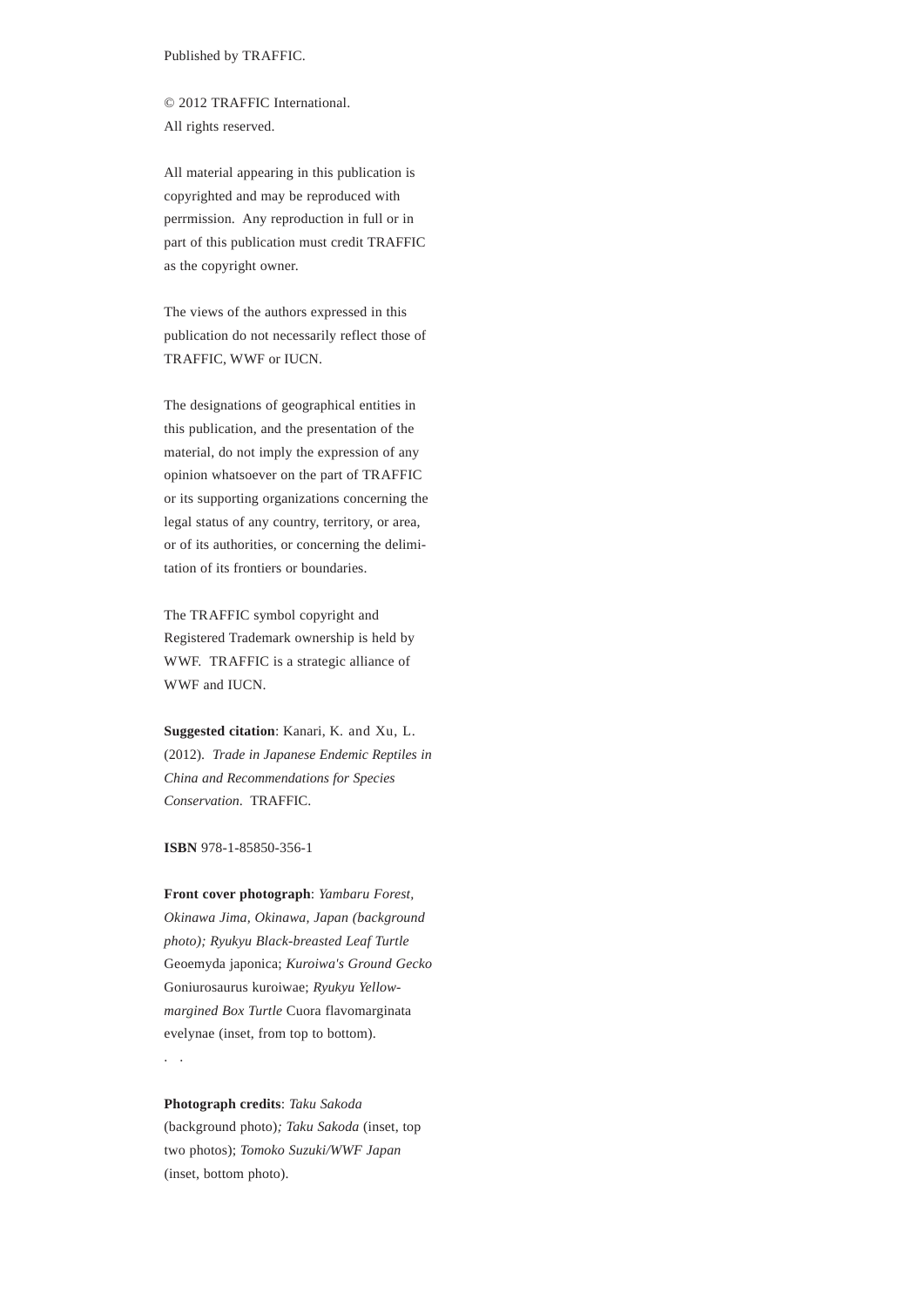## **TRADE IN JAPANESE ENDEMIC REPTILES IN CHINA**

## **AND RECOMMENDATIONS FOR SPECIES CONSERVATION**

by Kahoru Kanari and Ling Xu



**Kuroiwa's Ground Gecko** *Goniurosaurus kuroiwae***, a Japanese endemic reptile seen in pet shops in Hong Kong**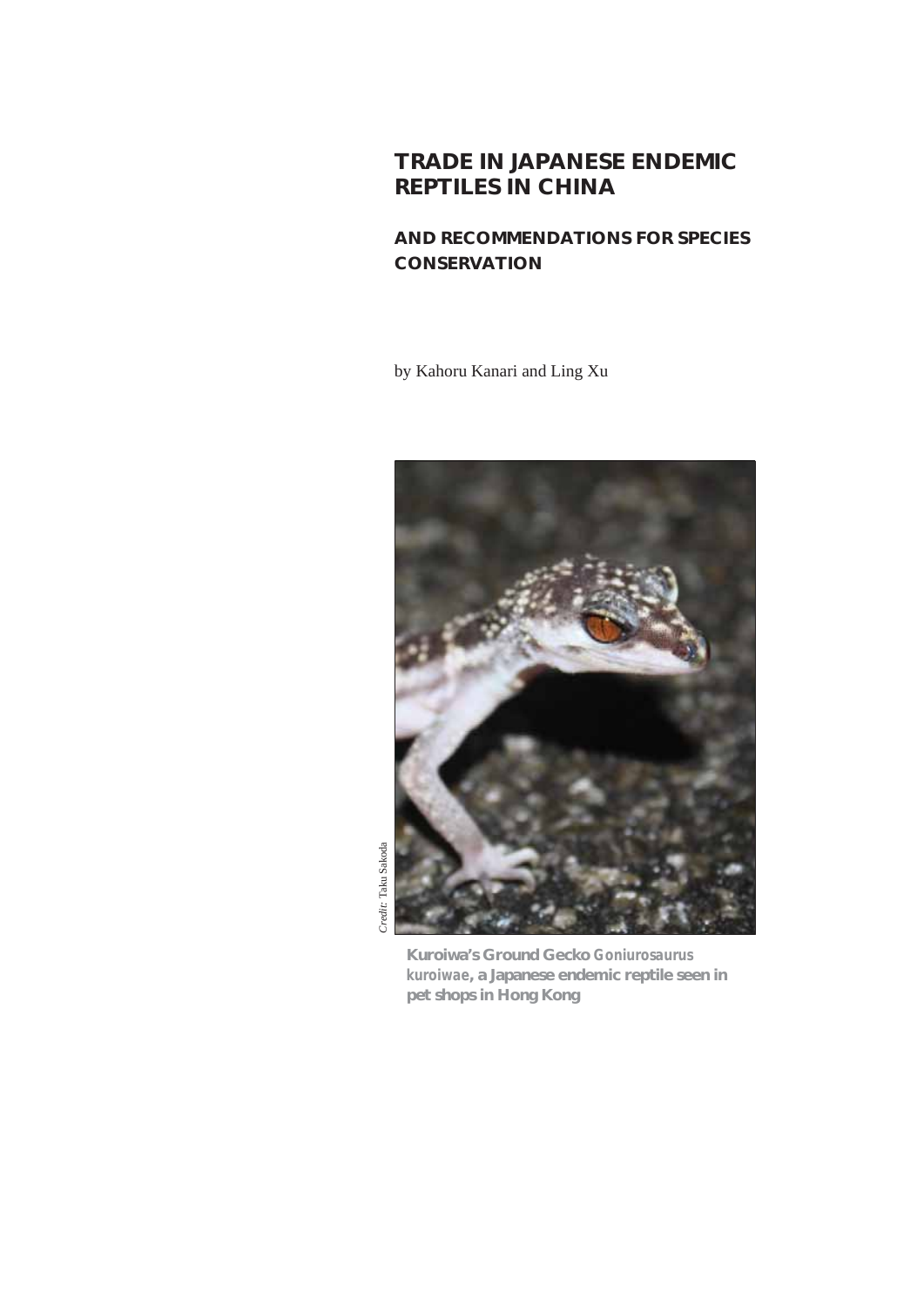# **CONTENTS**

| <b>Acknowledgements</b>  | $\mathrm{ii}$  |
|--------------------------|----------------|
| <b>Executive summary</b> | $\rm iv$       |
| <b>Background</b>        | $\rm{vi}$      |
| <b>Methods</b>           | $\mathfrak{Z}$ |
| <b>Results</b>           | $8\,$          |
| <b>Discussion</b>        | 14             |
| <b>Recommendations</b>   | $16\,$         |
| <b>References</b>        | 18             |
| <b>Annex</b>             | 21             |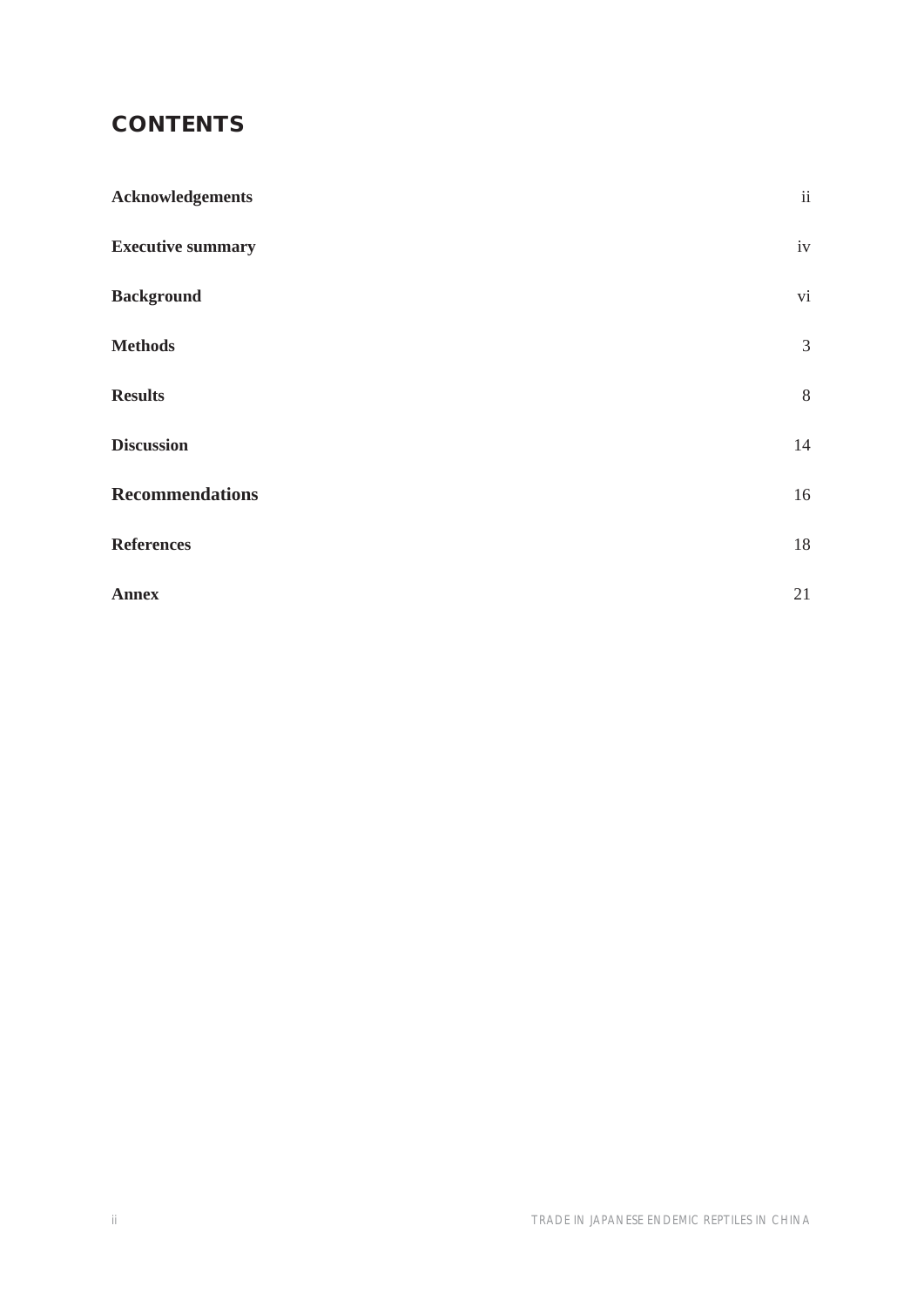# **ACKNOWLEDGEMENTS**

The authors are grateful to Professor Hidetoshi Ota (University of Hyogo) for valuable advice on the draft. Thanks also go to TRAFFIC colleagues Dr Ayako Toko, Thomasina Oldfield, Dr Chris Shepherd, James Compton, Julie Gray, Richard Thomas and Steven Broad for patient assistance and great support.

TRAFFIC is thankful to the people of Okinawa, Japan, who supported information-collection, for their open hearted support and the provision of precious local knowledge.

TRAFFIC thanks WWF Japan for its financial support for this report and the study on which it is based.

The Rufford Foundation is gratefully acknowledged for its support to TRAFFIC in publication processes.



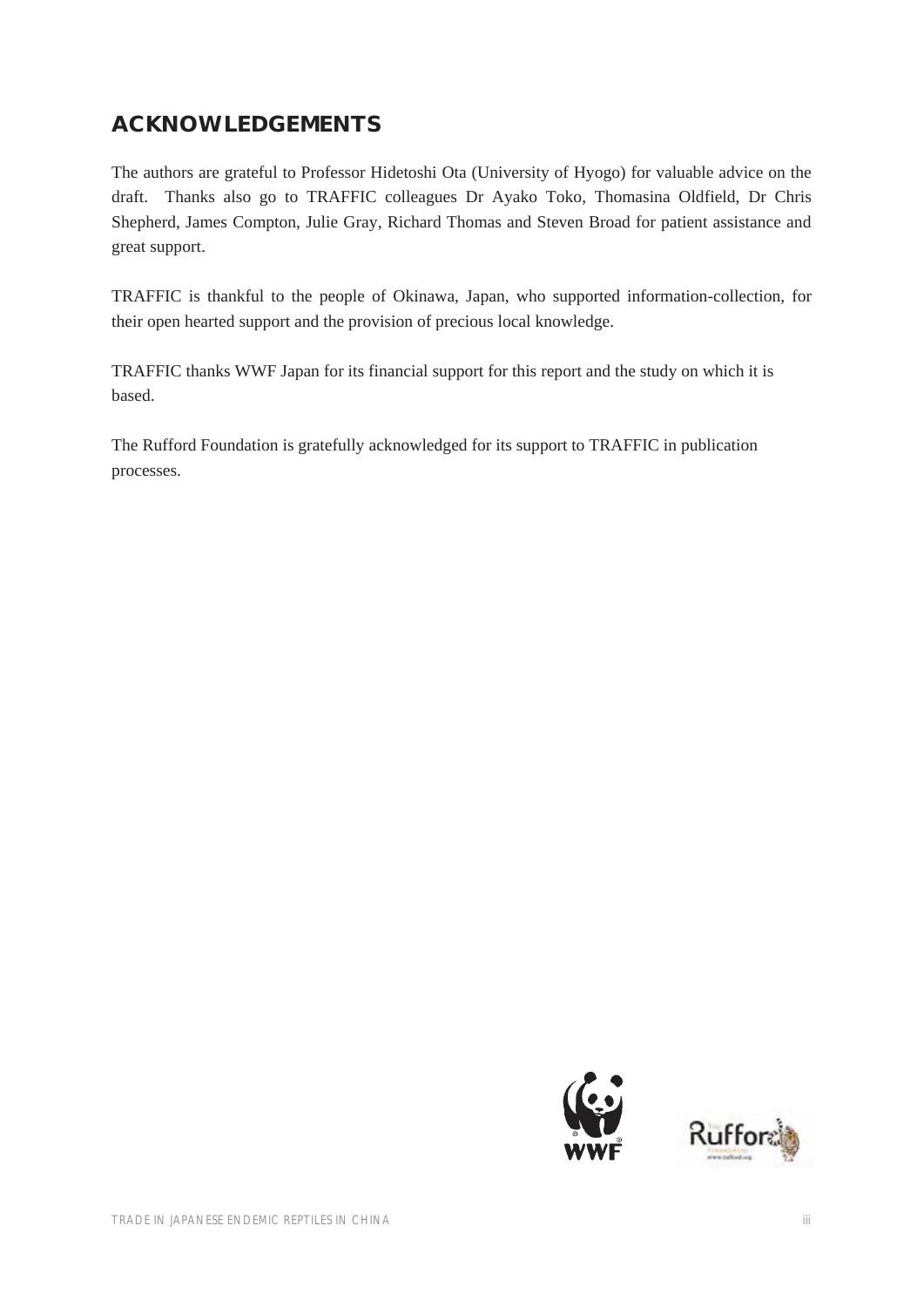# **EXECUTIVE SUMMARY**

Eighty-seven species of reptile are currently recorded as living in the wild in Japan. Some of these species are designated as protected species under Japan's national legislation for ecological or cultural reasons. While some of these species are traded internationally, clarifications are still needed regarding trade dynamics as well as the legal system regulating this trade. This report presents an overview of the Japanese domestic legal system with regard to Japanese reptiles and the trade in Japanese endemic reptiles in Hong Kong and key cities in mainland China, as these locations have been identified as key trade hubs for wildlife products and are geographically close to Japan and illustrative of the international trade from Japan.

Several Japanese laws give protection for wildlife in Japan. One of them is the *Law for the Protection of Cultural Properties* which states that activities that "change the existing state" of national "Natural Monuments" are prohibited. This law designates some Japanese endemic species as "Natural Monuments" in the interests of protecting culturally significant plant and animal species.

Despite such legal protection, this study highlights issues of illegal trade in specimens of Japanese endemic reptile species found for sale in pet shops and markets in Hong Kong and mainland China, as well as Chinese-language online trade websites. Through a survey of markets and shops, four of five focal species—Ryukyu Black-breasted Leaf Turtle *Geoemyda jaopnica*, Ryukyu Yellow-margined Box Turtle *Cuora flavomarginata evelynae*, Kishinoue's Giant Skink *Plestiodon kishinouyei* and Kiroiwa's Ground Gecko *Goniurosaurus kuroiwae*—were found mainly in Hong Kong, as well as potentially in Guangzhou. The two freshwater turtle taxa and Kuroiwa's Ground Gecko were also found for sale on Chinese-language websites. Some of the animals on sale were found to be accompanied by declarations stating that they were wild-caught, and this was therefore in direct violation of Japanese domestic regulations.

Reptiles comprise a group for which various problems related to illegal trade have been noted in the past in Japan. In the case of freshwater turtles in particular, there is an urgent need for increased conservation measures to be taken, especially with regard to Japan's endemic species.

Based on the findings of this study, TRAFFIC makes the following recommendations:

#### **To the Japanese CITES Scientific Authority:**

- $\rightarrow$  The merits of submission of CITES listing proposals for Ryukyu Black-breasted Leaf Turtle, Ryukyu Yellow-margined Box Turtle, Kishinoue's Giant Skink and Kiroiwa's Ground Gecko should be considered and, in connection with this:
	- Ð further research should be conducted concerning population status and levels of trade, to inform evaluation of the likely effectiveness of CITES listing, and selection of appropriate Appendix for each species; and
	- $\triangleright$  submission of listing proposals at the 16th meeting of the Conference of the Parties to CITES, should be urgently considered with a view to preventing further detrimental exploitation through international trade.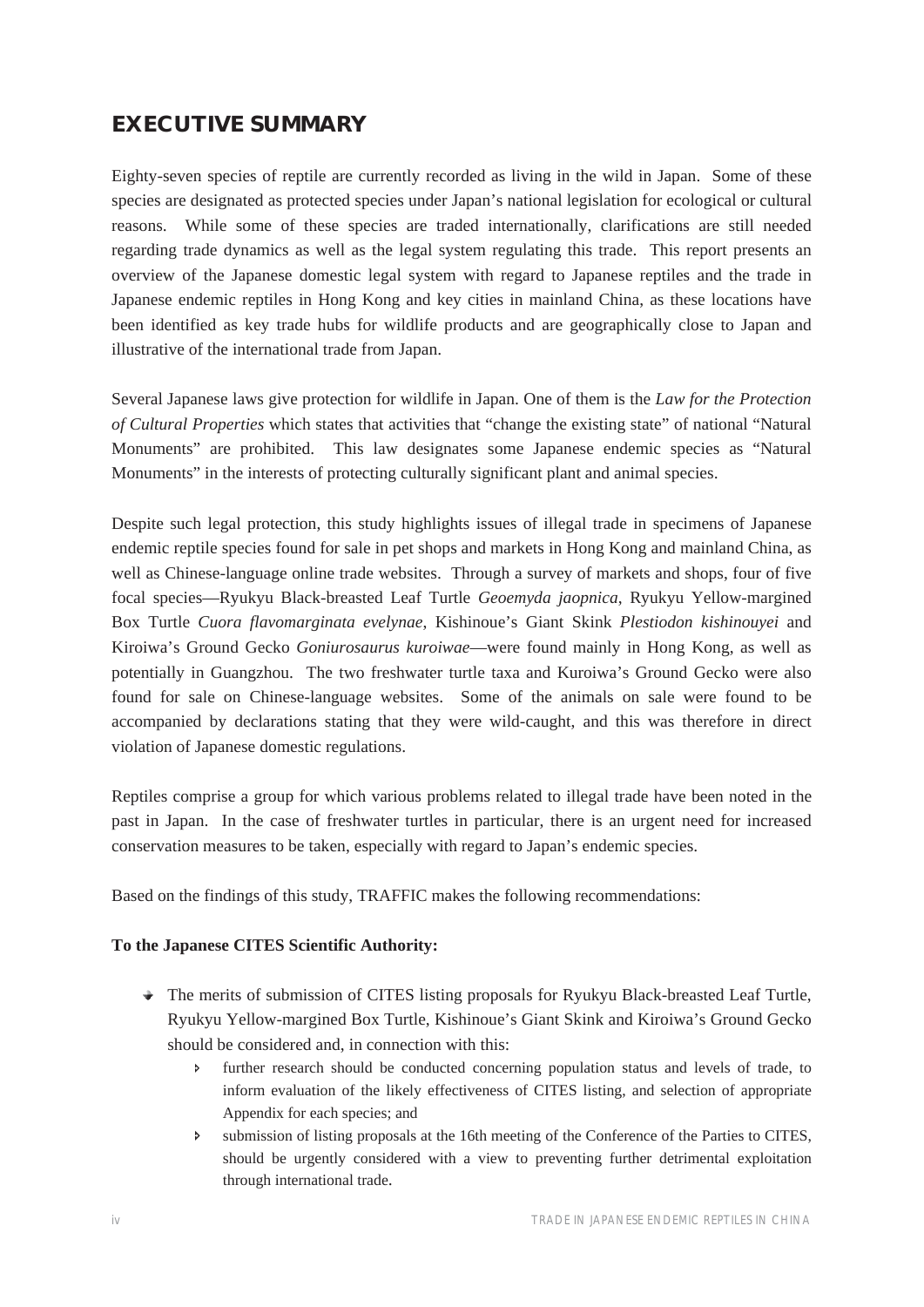- $\rightarrow$  Further long-term monitoring to understand better the relevant trade dynamics should be conducted and supported, including via market surveys in peak seasons of trade. Further investigation would be useful in markets such as Taiwan that are linked to Japan by frequent direct means of transport, as well as in other locations with an active reptile trade, to understand routes used and combat any illegal trade.
- $\rightarrow$  Information to the destination Parties, specifically China, should be provided regarding Japan's domestic regulations to protect species, so that China and other market destinations can be aware of trade in imported wild specimens from Japan, that are fully protected by law in that country. In addition, the CITES Secretariat should be informed of a zero quota for the CITES Appendix-II listed Ryukyu Yellow-margined Box Turtle from Japan, so that all Parties to CITES recognize Japan's national regulation.
- $\rightarrow$  Awareness of the biological status of Japanese endemic species, and regulations governing those species should be raised, including through engagement of relevant stakeholders and the general public, in areas around the species' habitat, trade routes and destinations.

#### **To Japanese lawmakers:**

- $\bullet$  In order to preserve Japan's endemic reptile species, Japan should improve species conservation regulations to strengthen protection and conservation of the taxa themselves and wider biodiversity. Establishment of measures for conservation are recommended, including within the framework of the *Law for the Conservation of Endangered Species of Wild Fauna and Flora*. This would further strengthen existing protection measures for culturally important wild species.
- $\rightarrow$  To prevent further damage to Japan's endemic threatened species populations, special measures for further restriction of international trade in Yellow-margined Box Turtle *Cuora flavomarginata*, such as imposing an import ban for foreign specimens of Common Yellowmargined Box Turtle *C. f. flavomarginata*, should be considered and made effective.

#### **To law enforcement agencies and their administrative authorities:**

 $\rightarrow$  The effectiveness of Japan's domestic law enforcement should be strengthened. Even though existing legislation is strong, effective implementation and enforcement against illegal activities is crucial in order for the law to be effective. The fact that trade of endemic species supposedly protected in Japan occurs in foreign markets indicates illegal collection and illegal export. Strengthening of law enforcement at Japan's borders as well as in wild habitat is urgent. Regular monitoring of pet shops and markets or trade routes should be pursued to discern active and potential trade locations and sources of illegal animals for domestic and international trade.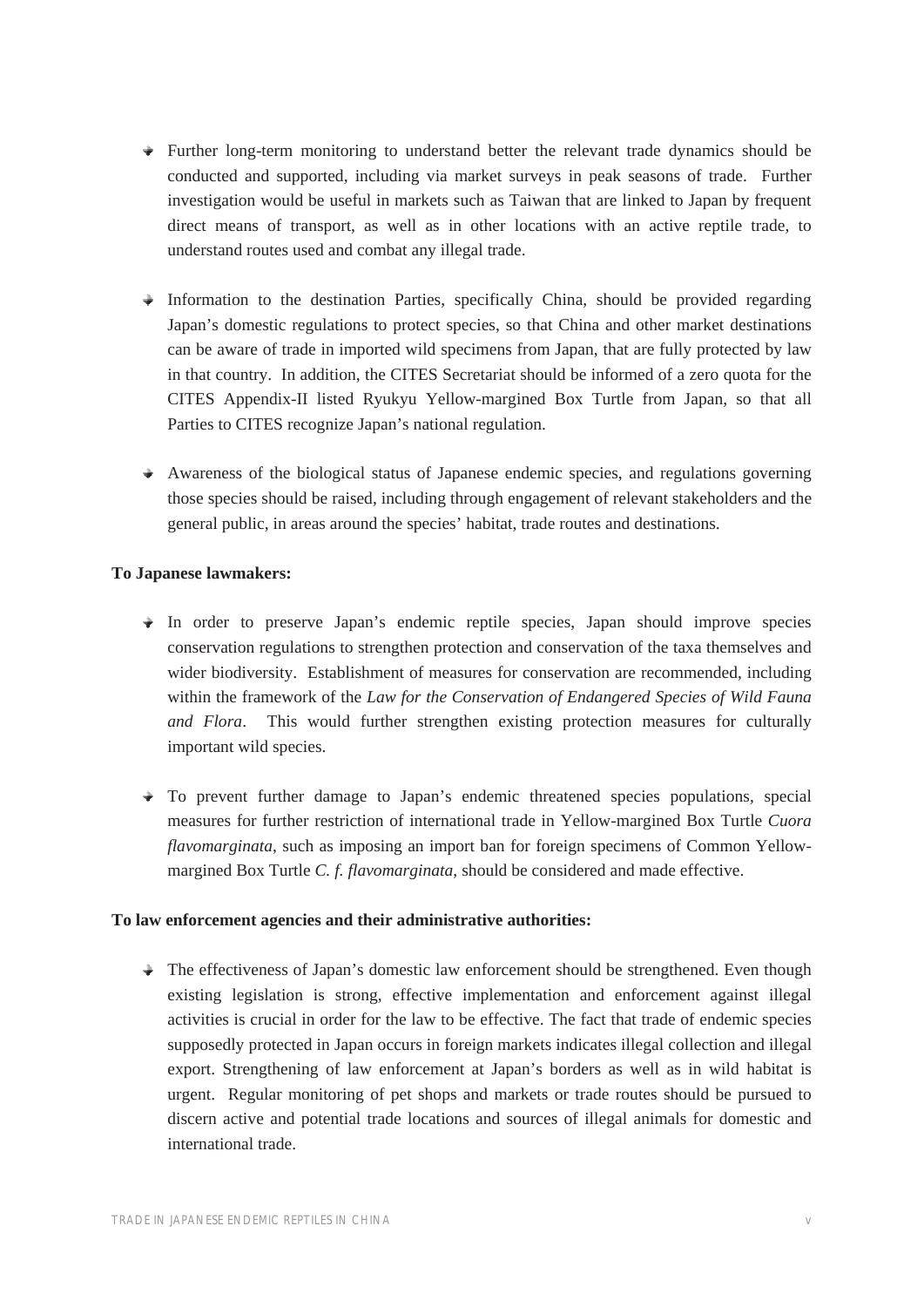Organize capacity-building and training for law enforcement officers to increase awareness of regulations and to improve identification of species/subspecies.

#### **To the authorities of destination markets—mainland China and Hong Kong**

 $\rightarrow$  Greater understanding is needed regarding the legislation of source countries for imported species in trade. Once the specimens in question have been taken abroad they are beyond the reach of the source country's domestic legislation, therefore it is essential to obtain cooperation from authorities regulating the destination markets. Pet shops and physical markets, as well as online trade, should be monitored to ensure they do not become hotbeds of illegal trade. In addition, any captive-bred claims should be closely checked and verified so that false documentation does not facilitate illegal trade in wild-captured specimens.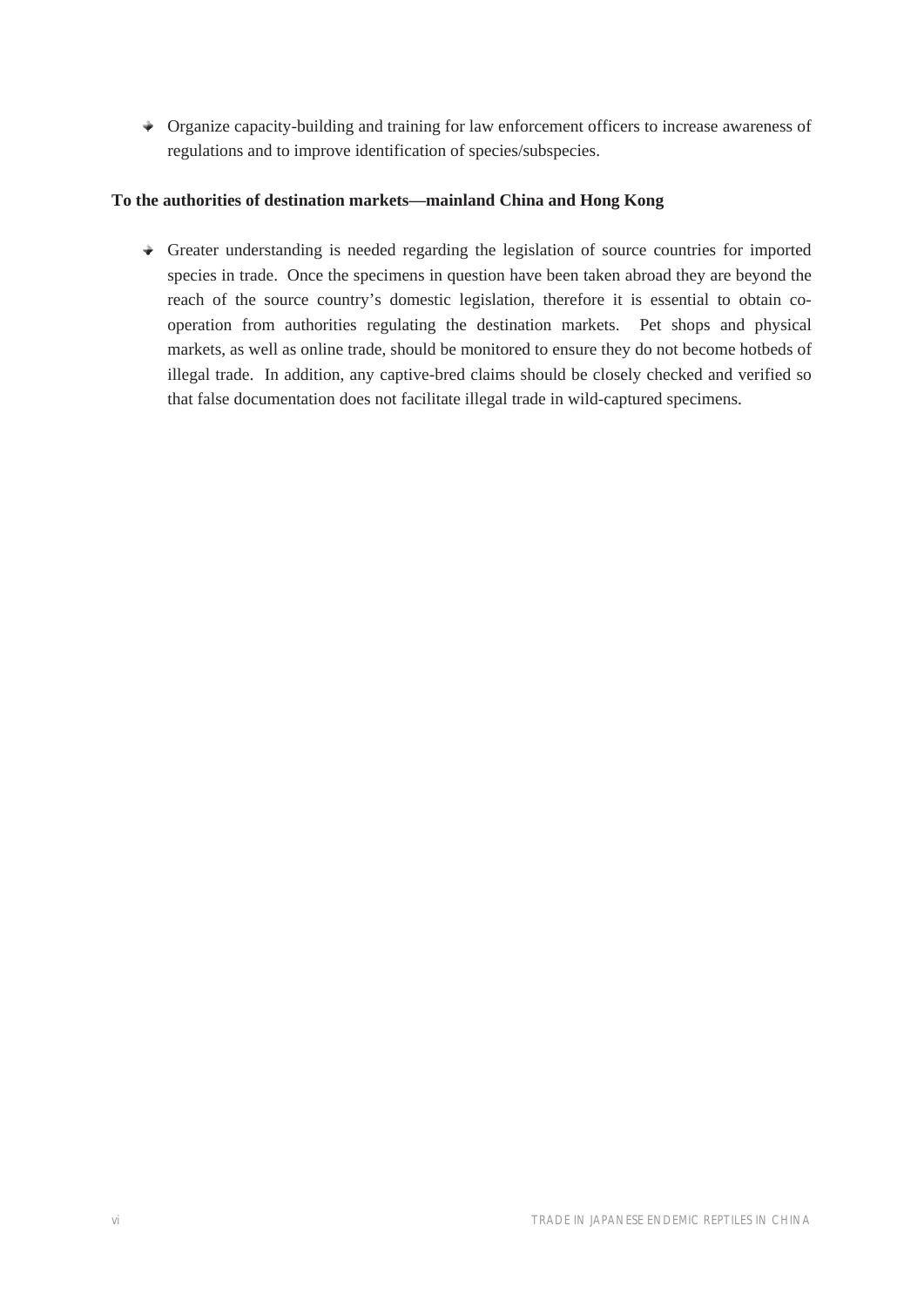## **BACKGROUND**

Japan has a rich array of native reptile species, with a total of  $87<sup>1</sup>$  species, including some introduced, many of which are found nowhere else (Herpetological Society of Japan, 2012). On the islands of Nansei Shotō in the south-east (**Figure 1**) in particular, there are a number of species of reptile unique to the region, with some found on only one or a few islands. Some of these are designated as protected species under Japanese domestic law for ecological and/or cultural reasons, yet uncontrolled and illegal harvest and trade remains a threat to these unique examples of Japan's natural heritage.





**Map showing the location of Nansei Shoto** 

In some cases, harvest and trade takes place in contravention of Japan's regulations. For example, in June 1993, reptiles including the endemic Kuroiwa's Ground Gecko *Goniurosaurus kuroiwae* were captured by an American national without permission and later discovered in a hotel room at an American military base in Japan (Ota, 2000). In North America, the endemic Ryukyu Black-breasted Leaf Turtle *Geoemyda japonica* is traded in the pet market, commanding high prices due to its rarity (Lee, 2004). A Ryukyu Black-breasted Leaf Turtle was observed for sale on a French reptile trader's website in February 2011 (Anon., 2011). A specialist confirmed that three Ryokyu Black-breasted Leaf Turtles and a presumed Ryukyu Yellow-margined Box Turtle *Cuora flavomarginata evelynae* were on sale at a market in Hong Kong in March, 2011 (van Dijk, P.P. *in litt.*, 26 May 2011).

In addition to the above examples, TRAFFIC has received information from the USA that from 2004 to November 2011 the US border authority, the US Fish and Wildlife Service, cleared at least 30

<sup>1</sup> Including Cheloniidae spp., Hydrophiinae spp. and species introduced into Japan and now established in the wild. Excluding species without scientific names.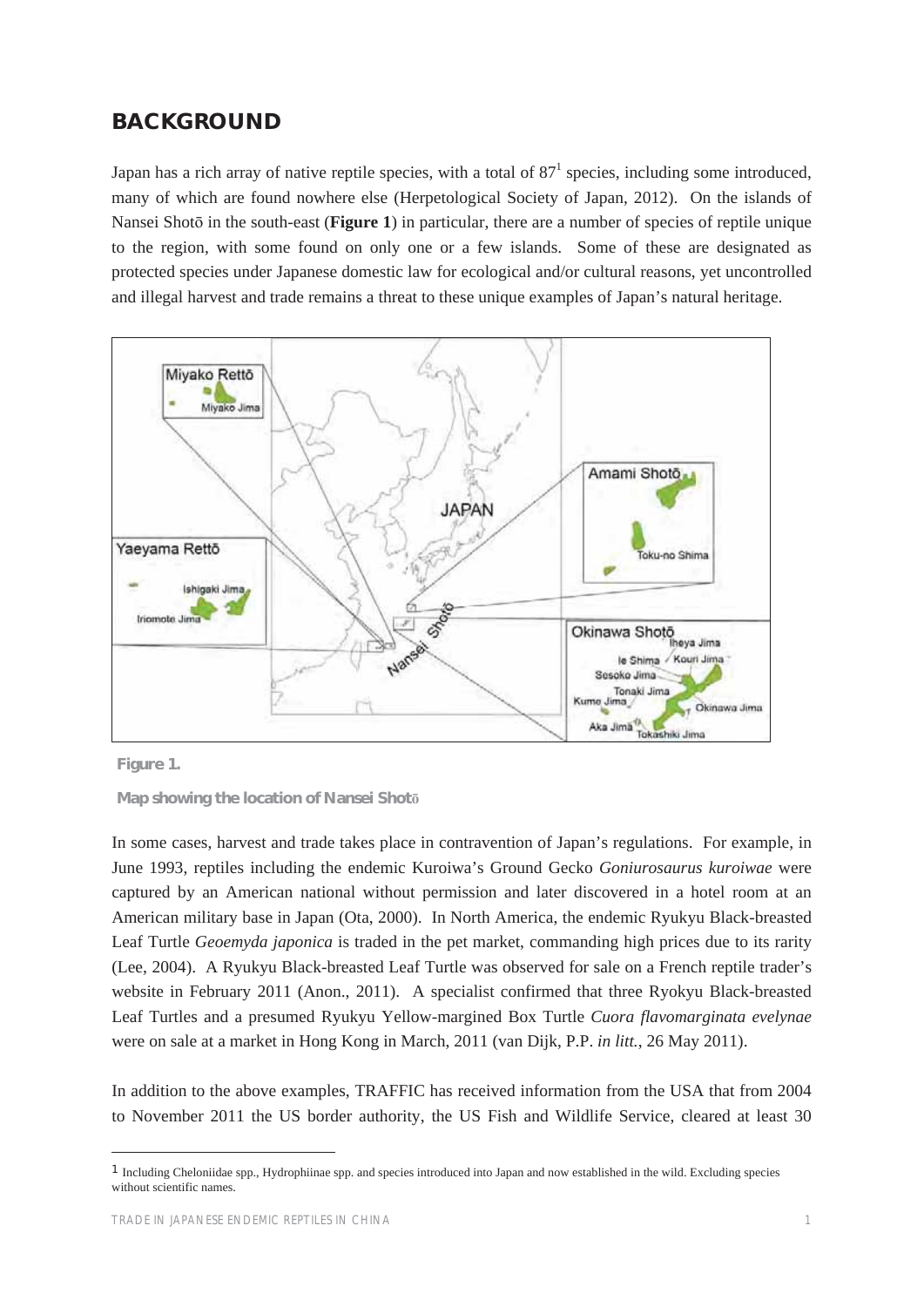Ryukyu Black-breasted Leaf Turtles into the USA (US Fish and Wildlife Service, 2011). The number of individuals could be higher than reported, if imports were recorded as "non CITES reptiles".

While there have been examples and indications that illegal international trade in Japanese protected reptiles has been taking place, until now details of the actual situation have been insufficient and further research and investigation have been required. In recent years, the remarkable economic growth of China has had significant impacts on global wildlife trade (Shepherd, 2000; The World Bank 2005; Gratwicke *et al.* 2008; Godoy *et al.* 2009). China has long been a major consumer of wildlife and the levels of consumption, the volumes of wildlife and the number of species involved, is increasing (Rabinowitz and Khaing, 1998; Lau *et al*. 2010). Additionally, China is increasingly playing a role as a transit point in the global wildlife trade chain, and a source of captive-bred wildlife and wildlife products (The World Bank 2005; Felbab-Brown, 2011). Efforts to produce native wildlife species through commercial captive-breeding operations in China are also increasing (Lam and Xu, 2008). Needless to say, China's increasing significance in the global wildlife trade arena has had significant effects on the wildlife trade dynamics in neighbouring Japan. In these rapidly changing times, there is an urgent need to investigate and to understand the actual situation with respect to how and where Japanese endemic species are being traded, in order to respond accordingly.

This report provides an overview of the present situation of wildlife trade control under the existing legal system in Japan with a focus on Japanese endemic reptiles. At the same time, an attempt is made to illustrate the current levels of international trade, using China's market as a case study example.



**Yambaru forest, Okinawa Jima (see Figure 1)**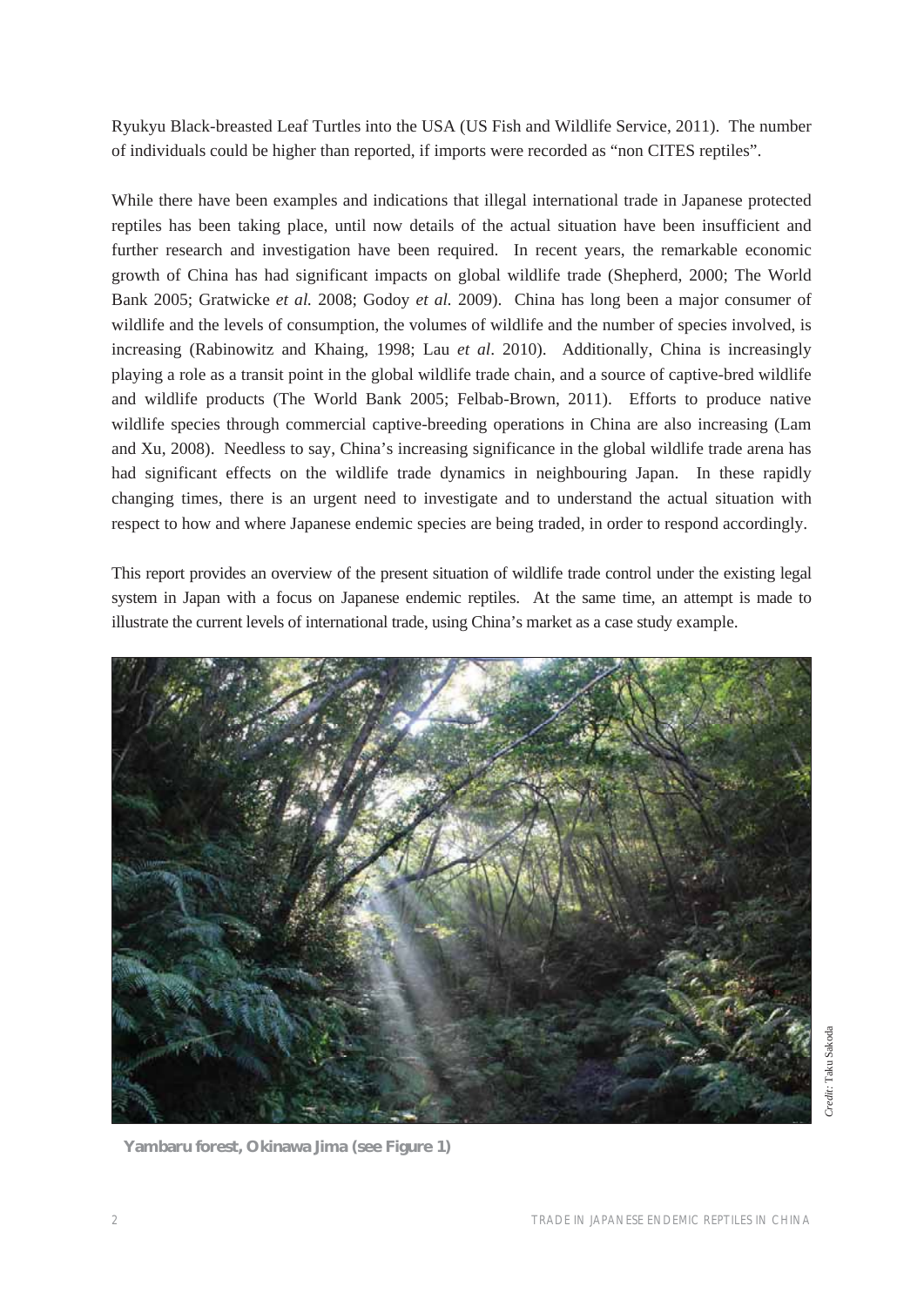## **METHODS**

Five sites were selected for surveying, including Hong Kong and four cities in mainland China— Beijing, Tianjin, Shanghai and Guangzhou (see **Figure 2**). These sites were selected for study because they have been identified as key trade hubs for wildlife products, geographically close to Japan and illustrative of the international trade from Japan. Also, Hong Kong has been identified as a location with pet shops and markets selling Japanese endemic reptile species.

## **Focal species**

Five reptile species or subspecies endemic to Japan were the focus of this study:

- 1. Ryukyu Black-breasted Leaf Turtle *Geoemyda japonica*
- 2. Ryukyu Yellow-margined Box Turtle *Cuora flavomarginata evelynae*
- 3. Kishinoue's Giant Skink *Plestiodon kishinouyei*
- 4. Kuroiwa's Ground Gecko *Goniurosaurus kuroiwae* sspp.
- 5. Miyako Grass Lizard *Takydromus toyamai*

Although the common name Kuroiwa's Ground Gecko technically only refers to one of five subspecies, in this report the name is used to refer at species level, apart from where sub-specific common names are given, for example in **Box 1**.



**Kuroiwa's Ground Gecko** *Goniurosaurus kuroiwae kuroiwae*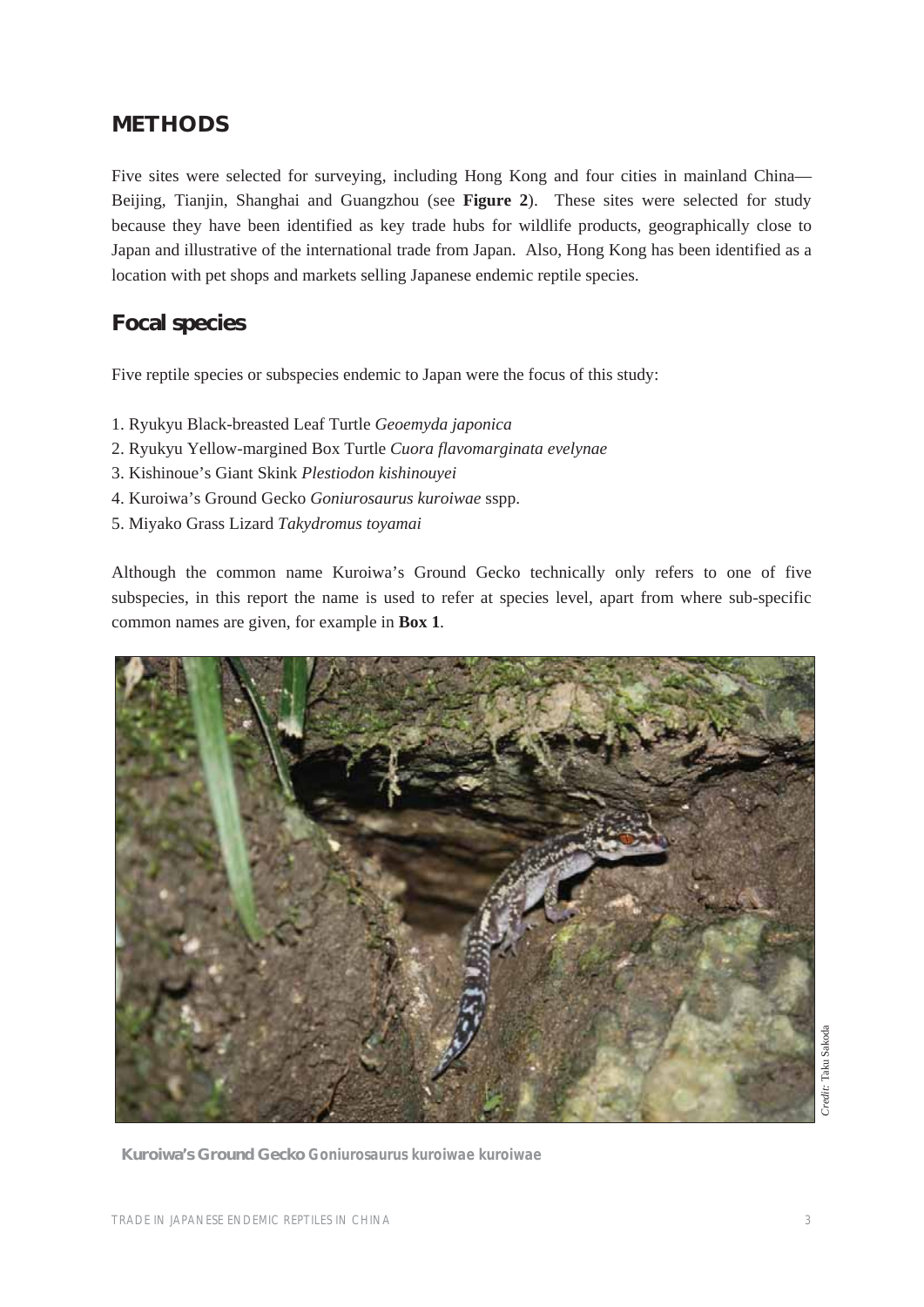These reptile taxa were selected because they are endemic to Japan and threatened in the wild. The species are all classified as threatened species in Japan's Red List and in the IUCN Red List, the Miyako Grass Lizard being categorized as Critically Endangered in the former. Capture of the other four species has been prohibited, but research on international trade in these species has been limited until now. **Box 1** contains descriptive details for each species.

# **National legislation**

A review of Japan's current legislation with respect to the protection and trade in native reptiles was carried out. Further information with regards to implementation and enforcement of these relevant pieces of legislation was gathered through a study of existing published literature and through formal and informal interviews carried out with relevant departments and individuals.

# **Trade data collection**

Information on the trade in reptiles, focusing on the selected key species, was collected for analysis from published and unpublished literature, through formal and informal interviews with experts and other relevant parties. Based on these findings, market surveys were carried out in Hong Kong and mainland China (see **Figure 2**). Online Chinese-language trade markets were also surveyed.

### *Shop and market research*

Surveys were carried out in the selected cities December 2011–March 2012, although winter is usually a period with a low volume of trade. Wildlife markets and shops in each city were visited once and the presence/absence of the above-listed Japanese endemic reptiles was noted.

Three of the focal species—Ryukyu Black-breasted Leaf Turtle, Kishinoue's Giant Skink and Ryukyu Yellow-margined Box Turtle—were considered highest priority owing to their legal status in Japan and, therefore, if the researchers did not find them on sale, staff on duty were questioned as to whether the shop sold them or not.



**Ryukyu Black-breasted Leaf Turtle** *Geoemyda japonica* (left) **and Ryukyu Yellow-margined Box Turtle** *Cuora flavomarginata evelynae* (right)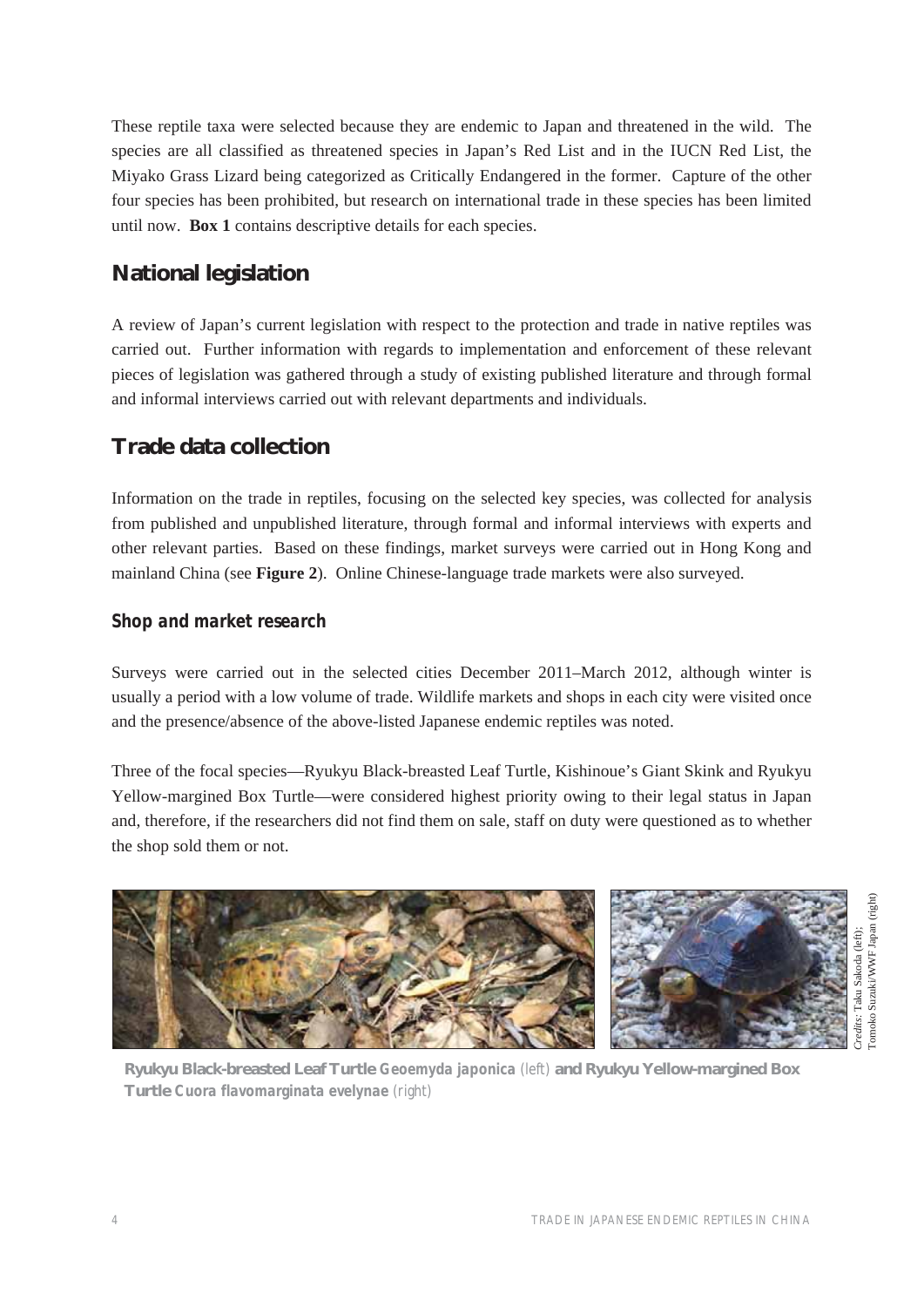Survey date, shop name and address, species name, number of individuals, size, price, origin, and source (wild-caught or captive-bred) were recorded from either appearance, labels displayed or sales staff statements in response to questioning. If possible, photos of the specimens were taken. One or two researchers with experience in species identification conducted surveys in each city.



**Figure 2** 

**Map showing the location of Hong Kong, the four mainland Chinese cities surveyed, and Nansei Shotǀ**

### **Online trade survey**

Surveys of online Chinese-language trade sites in mainland China and Hong Kong were conducted. Firstly, a pre-survey of the online trade was carried out on Chinese pet websites, which helped to identify key websites offering to sell the target species. During the survey, the Chinese names of target species were used as key search words. The price, source, size, and gender of target species offered were recorded, as well as specific web links and traders' personal information, including phone number, website identification number and other contacts. On 13–14 February 2012, three key websites (pxtx.com forum; reptilesworld.com forum; and chineseturtle.com forum) were surveyed in mainland China and on 7–12 February 2012, five key websites (HK turtle forum; Uwants forum; Reptiles.hk forum; Reptilianhk; and Green-park forum) were surveyed in Hong Kong.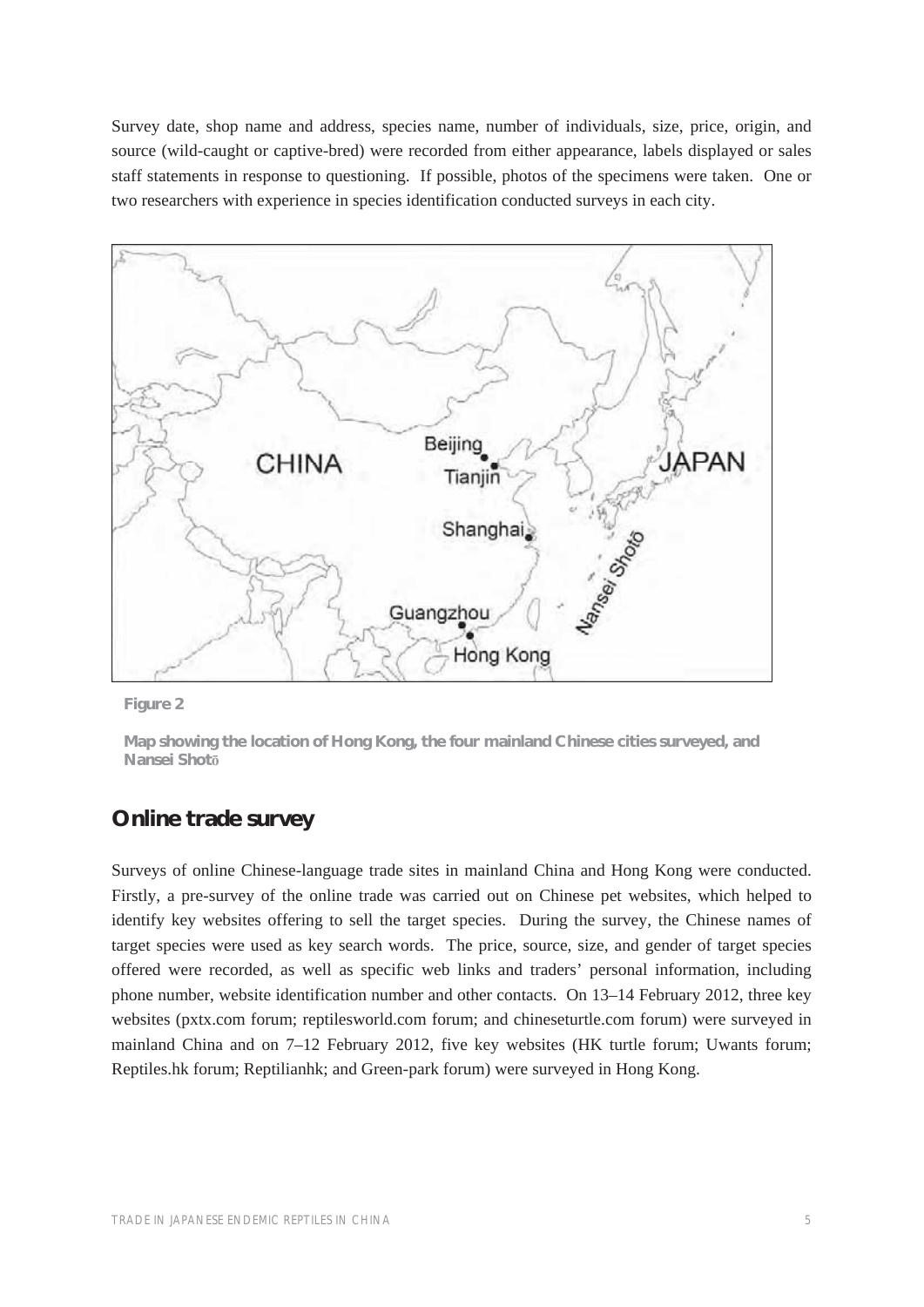### **Box 1. Focal species surveyed**

#### **Ryukyu Black-breasted Leaf Turtle** *Geoemyda japonica*

*Distribution***:** Endemic to Japan—Okinawa Jima, Tokashiki Jima and Kume Jima (Yasukawa and Ota, 2008). Maximum range areas on each island are  $300 \text{km}^2$ ,  $5 \text{km}^2$  and  $10 \text{km}^2$ , respectively (Ministry of Environment, 2000)

*Biology*: Lives in terrestrial habitats with damp forest floors, such as along the banks of mountain streams (Ministry of Environment, 2000). Eats plant buds, nuts and berries, earthworms, insects, land snails. In captivity, females produce only a single or two eggs at one time and appear to lay egg(s) more than once a year, during summer (Ota and Hamaguchi, 2003).

*Conservation status*: There is concern over the reduction in the distribution of this species due to changes in its habitat, land use and illegal capture (Ministry of Environment, 2000; Ota and Hamaguchi, 2003).

Red List: Threatened II<sup>2</sup> (Vulnerable) in Japan's Red List 2012 (Ministry of Environment, 2012a): Endangered in IUCN Red List (published in 2000, needs updating) (IUCN, 2012)

**Ryukyu Yellow-margined Box Turtle** *Cuora flavomarginata evelynae:* (CITES Appendix II listed)

**Distribution:** Endemic to Japan—Ishigaki Jima and Iriomote Jima in the Yaeyama Rettō. (The other subspecies of *C. f. flavomarginata* lives in Taiwan and in the eastern region of mainland China (Ota *et al.*, 2009).) Maximum range areas of each island are  $30km^2$  and  $250km^2$ , respectively (Ministry of Environment, 2000).

*Biology***:** Lives in terrestrial habitats with damp forest floors such as along the banks of mountain streams. Eats nuts and berries, insects, small animals and carrion. Appears to produce between one and three eggs at one time and multiple clutches are produced per season and reportedly total 5–9 eggs a year (Ota *et al.*, 2009).

*Conservation status***:** This species is considered endangered and is threatened by deforestation, mortality caused by road deaths and illegal capture for the pet trade. Ingression by competitor species, such as the introduced Cane Toad *Bufo marinus,* is also a concern (Ministry of Environment, 2000). Reductions in distribution and population size have been observed (Ministry of Environment, 2000).

*Red List***:** Threatened II (Vulnerable) in Japan's Red List 2012 (Ministry of Environment, 2012a): Endangered (at species level) in the IUCN Red List published in 2000, although this needs updating (IUCN, 2012)

#### **Kishinoue's Giant Skink** *Plestiodon kishinouyei*

**Distribution:** Endemic to Japan—to most islands of the Miyako Retto and the Yaeyama Retto group (Ministry of Environment, 2000)

*Biology***:** Japan's largest lizard, it lives in comparatively open environments such as grassland. Eats other lizards and frogs in addition to insects. Makes ground nests in which it lays eggs. (Ministry of Environment, 2000).

<sup>2</sup> Japan's national Red List categorizes species as: Extinct (EX), Extinct in the wild (EW), Threatened IA (CR), Threatened IB (EN), Threatened II (VU), Near threatened (NT), Data deficient (DD) and Threatened Local population (LP). Each categories conforms to IUCN's categories (Ministry of Environment, 2012b).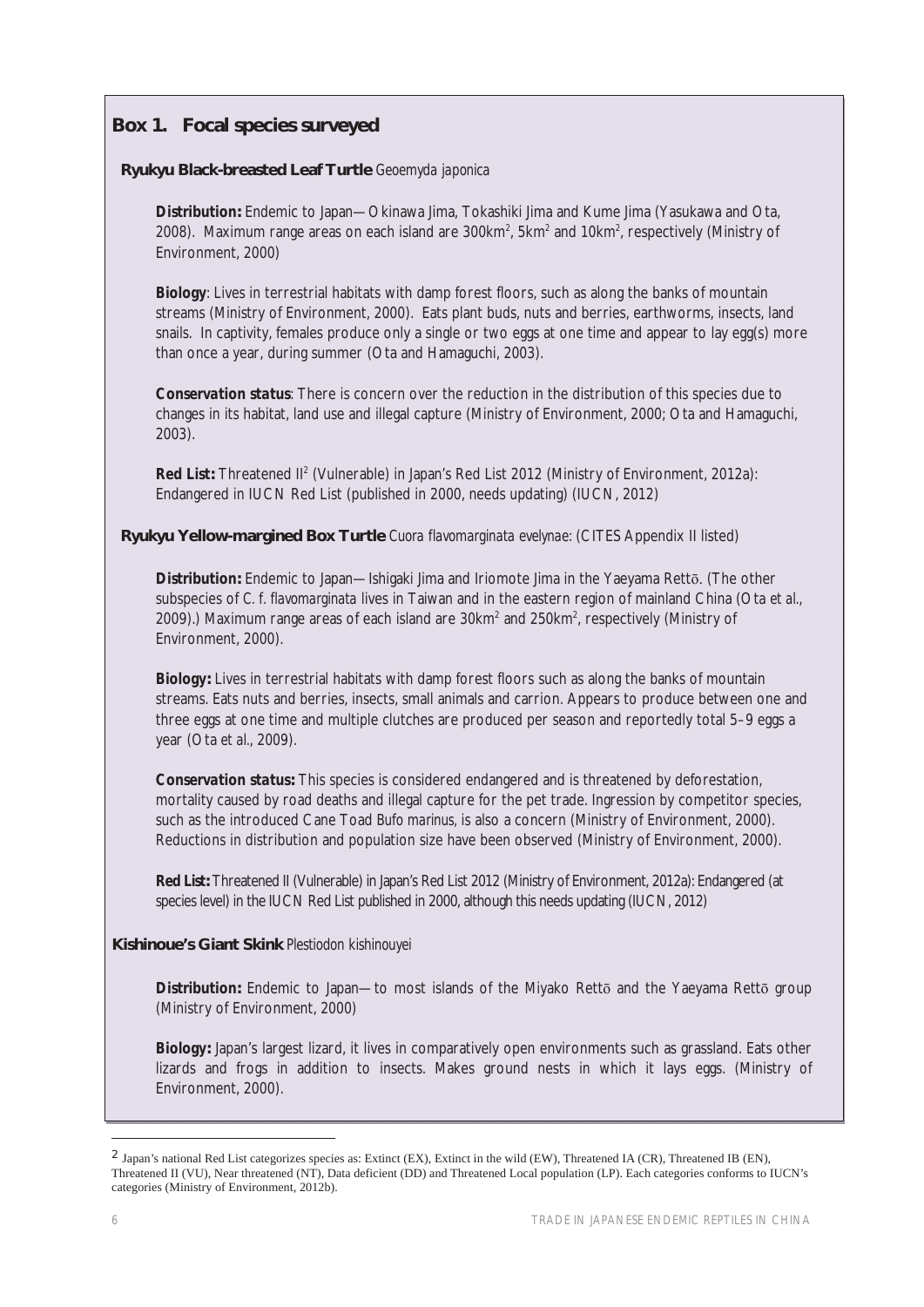*Conservation status***:** Comparatively resistant to land development, but some populations are at risk due to the introduction of exotic predators, such as the Japanese Weasel *Mustela itatsi* and the Indian Peafowl *Pavo cristatus* (Ota, Hidetoshi *in litt.* to TRAFFIC, August 2012).

*Red List***:** Threatened II (Vulnerable) in Japan's Red List 2012 (Ministry of Environment, 2012a): Lower Risk/near threatened in the IUCN Red List published in 1996, which needs updating (IUCN, 2012).

#### **Kuroiwa's Ground Gecko** *Goniurosaurus kuroiwae*

#### *Distribution***:** Endemic to Japan

(subspecies) Kuroiwa's Ground Gecko *G. k. kuroiwae*: Okinawa Jima, Kouri Jima and Sesoko Jima in the Okinawa Shotō. Maximum range areas of each island are  $415 \text{km}^2$ , 1km<sup>2</sup> and 2km<sup>2</sup>, respectively (Ministry of Environment, 2000).

Spotted Ground Gecko *G. k. orientalis*: Tonaki Jima, Tokashiki Jima, Aka Jima and Ie Shima in the Okinawa Shotō

Banded Ground Gecko *G. k. splendens*: Toku-no Shima in the Amami Shoto

Toyama's Ground Gecko *G. k. toyamai*: Iheya Jima in the Okinawa Shoto

Yamashina's Ground Gecko *G. k. yamashinae*: Kume Jima in the Okinawa Shotō

(Grismer *et al*., 1994; Kagoshima Prefecture, 2009; Okinawa Prefecture, 2006).

*Biolog***y:** Seen in and around evergreen broadleaf forest habitat. Eats spiders, insects, centipedes and other bugs. Produces on average two eggs, two or three times during the laying period from May to August (Ministry of Environment, 2000; Okinawa Prefecture, 2006).

**Conservation status:** Reduction in population size in many areas is recognized due to decreasing habitat area and illegal capture from the wild (Ministry of Environment, 2000).

#### *Red List***:**

(subspecies) Kuroiwa's Ground Gecko: Threatened II (Vulnerable) in Japan's Red List 2012 Spotted Ground Gecko: Threatened IB (Endangered) in Japan's Red List 2012 Banded Ground Gecko: Threatened IB (Endangered) in Japan's Red List 2012 Toyama's Ground Gecko: Threatened IA (Critically Endangered) in Japan's Red List 2012 Yamashina's Ground Gecko: Threatened IA (Critically Endangerd) in Japan's Red List 2012 (Ministry of Environment, 2012a) Species as a whole: Endangered in the IUCN Red List published in 2010 (IUCN, 2012).

**Miyako Grass Lizard** *Takydromus toyamai*

**Distribution:** Endemic to Japan—Miyako Rettō

**Biology:** Lives in bright grassland habitats. Produces eggs several times a year, usually producing two eggs at a time (Ministry of Environment, 2000).

*Conservation status***:** Habitat changes and the introduction of exotic predators such as the Japanese Weasel and the Indian Peafowl are threats. Populations are declining rapidly in places where the presence of these predators has been confirmed. There is also concern that they are being captured for the pet trade (Ministry of Environment, 2000).

*Red List***:** Threatened IA (Critically Endangered) in Japan's Red List 2012 (Ministry of Environment, 2012a): Endangered in the IUCN Red List published in 2010 (IUCN, 2012)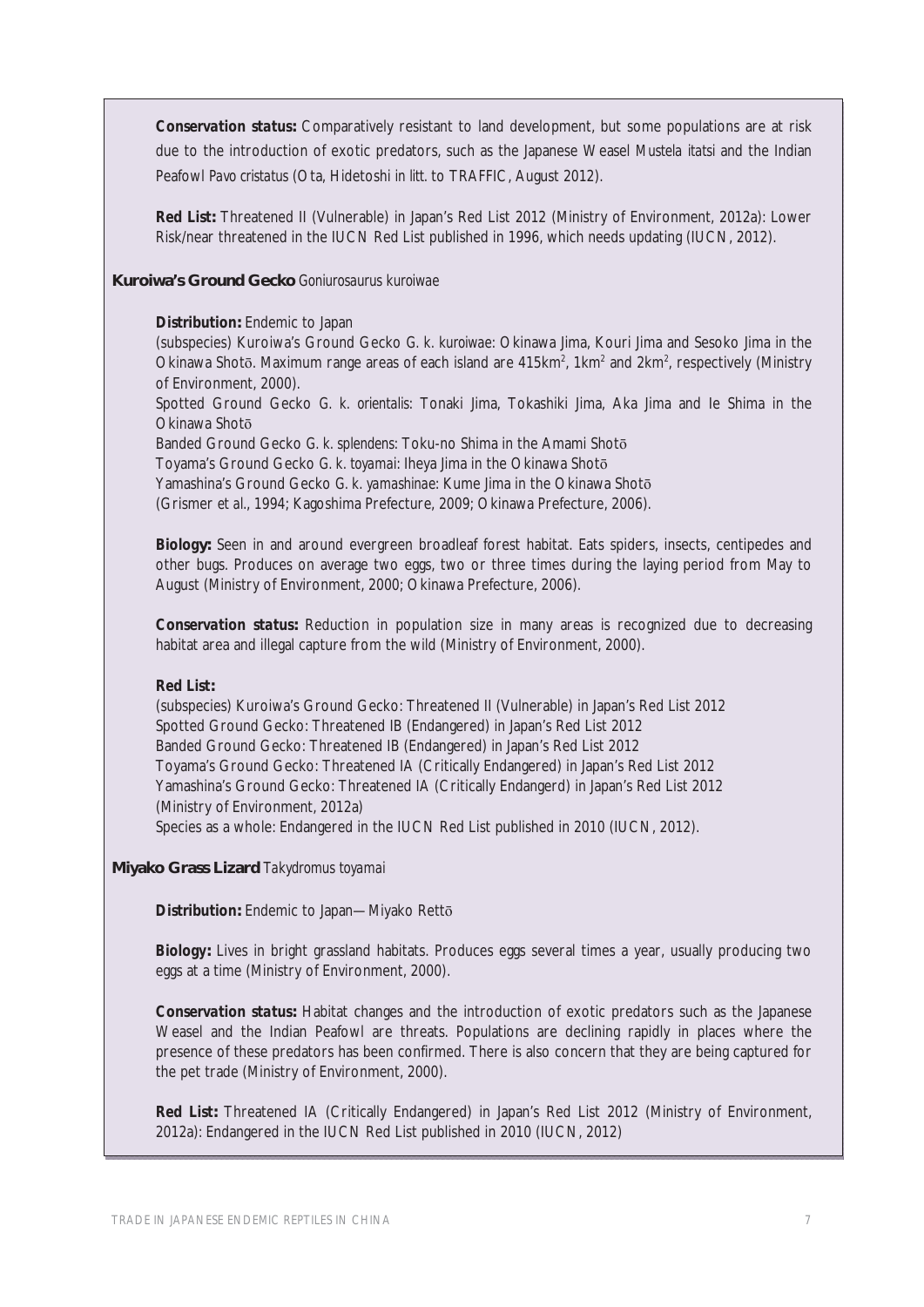Species names in this report are based on nomenclature used in IUCN Red List (http://www.iucnredlist.org/, viewed on 17 August 2012). English common names of Yellowmargined Box Turtle *Cuora flavomarginata* are based on Ota *et al.* (2009).

Exchange rates used in this report are from Mitsubishi UFJ Research & Consulting Co. Ltd., *Foreign Exchange Quotations. Daily Exchange Quotations in the Past.* Available at: http://www.murc.jp/fx/exchange.html, viewed on 25 July 2012. Exchange rates as of 6 February 2012: 1HKD=9.87JPY; 1CNY=12.13JPY; 1USD=76.52JPY.

## **RESULTS**

## **International convention and national Japanese legislation on trade in reptiles**

International trade in certain wildlife species is regulated through the Convention on International Trade in Endangered Species of Wild Fauna and Flora (CITES), to which Japan is a Party. The national laws that currently regulate trade in the surveyed species are two CITES-implementing national laws, the *Foreign Exchange and Foreign Trade Control Law* and the *Customs Law*, as well as the *Law for the Protection of Cultural Properties*. In addition Japan has the *Law for the Conservation of Endangered Species of Wild Fauna and Flora* (LCES) which regulates domestic trade in wildlife. The regulatory status of each species featured in this report is shown in **Table 1**.

## *The* **Convention on International Trade in Endangered Species of Wild Fauna and Flora (CITES)** *(for Japan: Treaty No. 25 of 1980)*

CITES is a multilateral treaty aimed at protecting endangered species of wild fauna and flora so that international trade in these species does not threaten their continued survival in the wild (CITES, 2012a). Under CITES, species of wild fauna and flora that are considered in need of protection are classified and placed in one of three lists called Appendices I, II and III, and international trade in each species is regulated as required in accordance with its listing. The Convention entered into force in 1975 and 176 States were Parties as of 22 September 2012 (CITES, 2012a). Japan became a Party to CITES in 1980 (Ministry of Economy, Trade and Industry, 2012).

In Japan, as the CITES-implementing legislation, the *Foreign Exchange and Foreign Trade Control Law* (Act No. 228 of 1 December 1949) and the *Customs Law* (Act No. 61 of April 1954) contain provisions for determining and regulating the import/export procedures for executing CITES at the nation's borders.

### *The* **Law for the Protection of Cultural Properties** *(Act No. 214 of 30 May 1950)*

This law aims at preservation and promotion of "cultural properties" or cultural heritage including tangible, intangible, folk or buried cultural properties, historic or scenic sites, natural monuments, important cultural landscape and groups of traditional buildings in Japan, and the cultural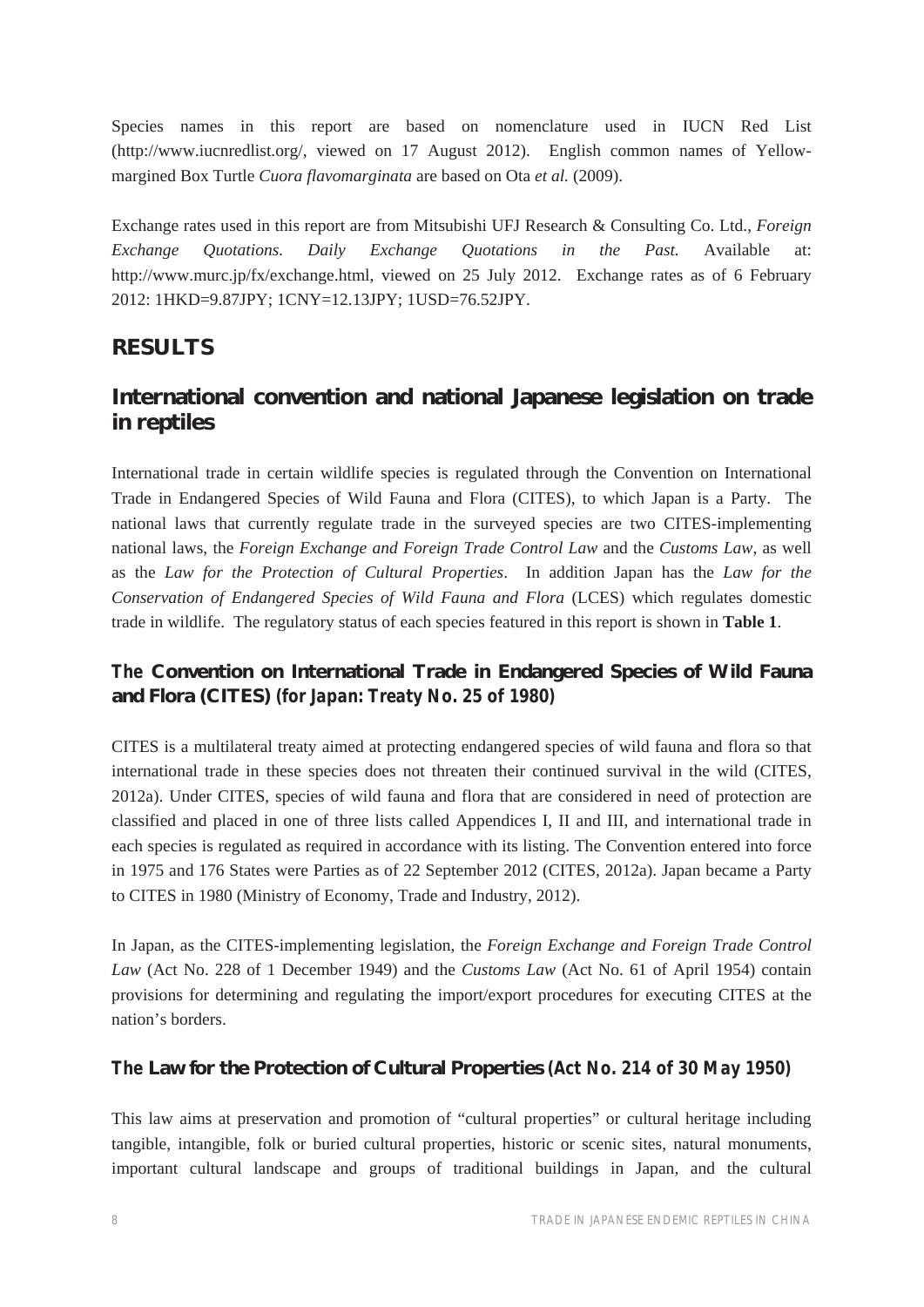improvement of its citizens. As a category of cultural property, this law designates certain wildlife species that have high value to the nation historically and/or scientifically as "Natural Monuments" and mandates their protection. It prohibits anyone to "change the existing state" of "Natural Monuments" including through capture, transfer, or trade. In order to conduct any of these activities on "Natural Monuments", one must obtain permission from the Commissioner for Cultural Affairs (Article 125). Of the five focal species, three species (subspecies), namely the Ryukyu Blackbreasted Leaf Turtle, the Ryukyu Yellow-margined Box Turtle and Kishinoue's Giant Skink, are designated as national "Natural Monuments". In addition, there are also cases in which local authorities have designated local "Natural Monuments" by local ordinances. All sub-species of Kuroiwa's Ground Gecko have been designated as prefectural protected species by either Okinawa Prefecture or Kagoshima Prefecture (Fujukan, University Museum of University of Ryukyus, 2012; Kagoshima Prefecture, 2012).

#### **Table 1**

|                                    | <b>Ryukyu Black-</b><br><b>breasted Leaf</b><br><b>Turtle</b> | <b>Ryukyu Yellow-</b><br>margined Box<br><b>Turtle</b> | Kishinoue's<br><b>Giant Skink</b> | Kuroiwa's Ground Gecko                                                                                                                                               | <b>Miyako</b><br><b>Grass</b><br><b>Lizard</b> |
|------------------------------------|---------------------------------------------------------------|--------------------------------------------------------|-----------------------------------|----------------------------------------------------------------------------------------------------------------------------------------------------------------------|------------------------------------------------|
| <b>CITES</b>                       | not listed                                                    | Appendix II as<br>species                              | not listed                        | not listed                                                                                                                                                           | not listed                                     |
| LCES of<br>Japan                   | not designated                                                | not designated                                         | not designated                    | not designated                                                                                                                                                       | not designated                                 |
| Natural<br>Monument<br>designation | designated<br>26/6/1975                                       | designated<br>15/5/1972                                | designated<br>26/6/1975           | Prefectural Natural Monument<br>of Okinawa (Okinawa population:<br>9/11/1978<br>Prefectural Natural Monument<br>of Kagoshima (Kagoshima<br>population: $22/4/2003$ ) |                                                |

#### **Legal status of the five focal species**

*Source*: Agency for Cultural Affairs (2012); Fujukan, University Museum of University of Ryukyus (2012); Kagoshima Prefecture (2012).

### *The* **Law for the Conservation of Endangered Species of Wild Fauna and Flora (LCES)** *(Act. No. 75 of 5 June 1992)*

This national law is used for the conservation and preservation of species of wild fauna and flora. It designates national and international "endangered species of wild fauna and flora" and regulates their hunting/collection or trade, protection of habitat, and promotion of reproduction. "International endangered species of wild fauna and flora" are defined as those species listed in Appendix I of CITES or species reported in bilateral conventions and agreements for the protection of migratory birds, while "national endangered species of wild fauna and flora" are defined as those threatened in the wild because their living conditions are affected by human activities. In the case of species designated as "endangered species of wild fauna and flora", display for the purpose of sale and trade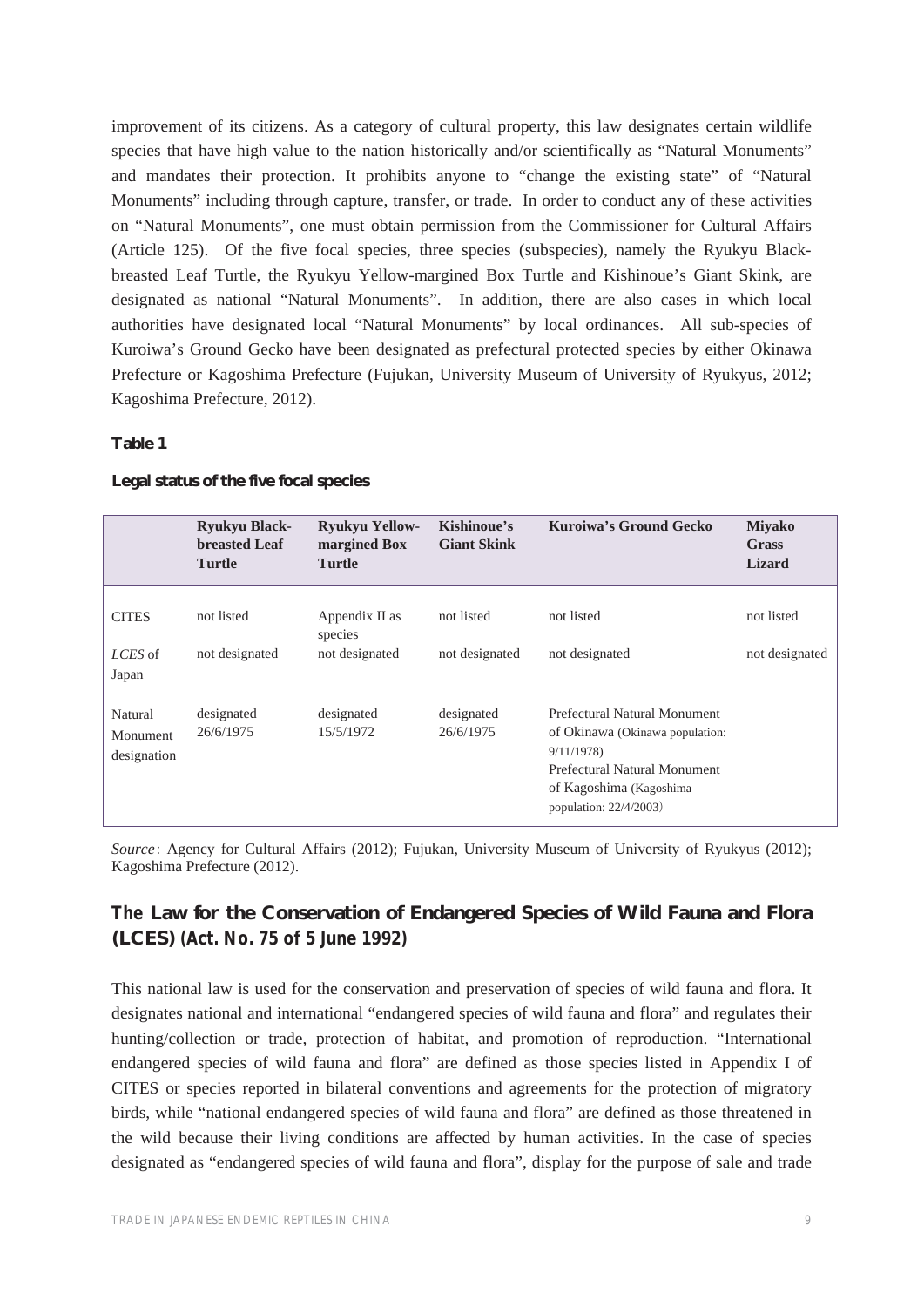including giving or receiving, buying or selling, and lending or borrowing are prohibited in principle except for in certain circumstances, which are regulated by a registration process. Regarding "national endangered species of wild fauna and flora", this law prohibits in principle activities including hunting, collection, killing, wounding or damaging. Only one reptile species, Kikuzato's Brook Snake *Opisthotropis kikuzatoi*, is designated as a "national endangered species of wild fauna and flora". None of the species covered in the survey are currently listed in Appendix I of CITES, so they are not subject to the provisions of *LCES*. Species listed in Appendix II and III of CITES are not covered by *LCES* and there is no domestic trade regulation applicable.

### *Permission to be exempted from the regulations of the* **Law for the Protection of Cultural Properties**

Only 11 exemptions to these regulations of the *Law for the Protection of Cultural Properties* have been granted between 2001 and 2012 with regard to species covered by this survey (Agency for Cultural Affairs *in litt,* 8 March 2012 to TRAFFIC). These cases involved Kishinoue's Giant Skink (three cases), Ryukyu Yellow-margined Box Turtle (one case), and Ryukyu Blackbreasted Leaf Turtle (nine cases) (there is a species overlap in some cases). Among these 11 cases, 10 involved applications for permission by public agencies, while the remaining case involved an application from a zoo. The majority of applications sought permission to release animals that had been caught in traps set to capture the invasive and problematic Small Asian Mongoose *Herpestes javanicus* (six cases), while others involved permission to handle living animals when a helipad was relocated in accordance with the return of a US military base in Okinawa to Japanese control, or to capture individual animals temporarily for academic research purposes.



**Yambaru Forest, Okinawa, Nansei Shot**ō

According to the Agency for Cultural Affairs, from the time the species covered by this survey were designated as protected species up to the present, the Agency has not given permission to alter the present condition of any for commercial or trade purposes (Agency for Cultural Affairs, private correspondence, 8 March 2012). Therefore, there is no possibility that any individuals of these species have been supplied for commercial trade legally.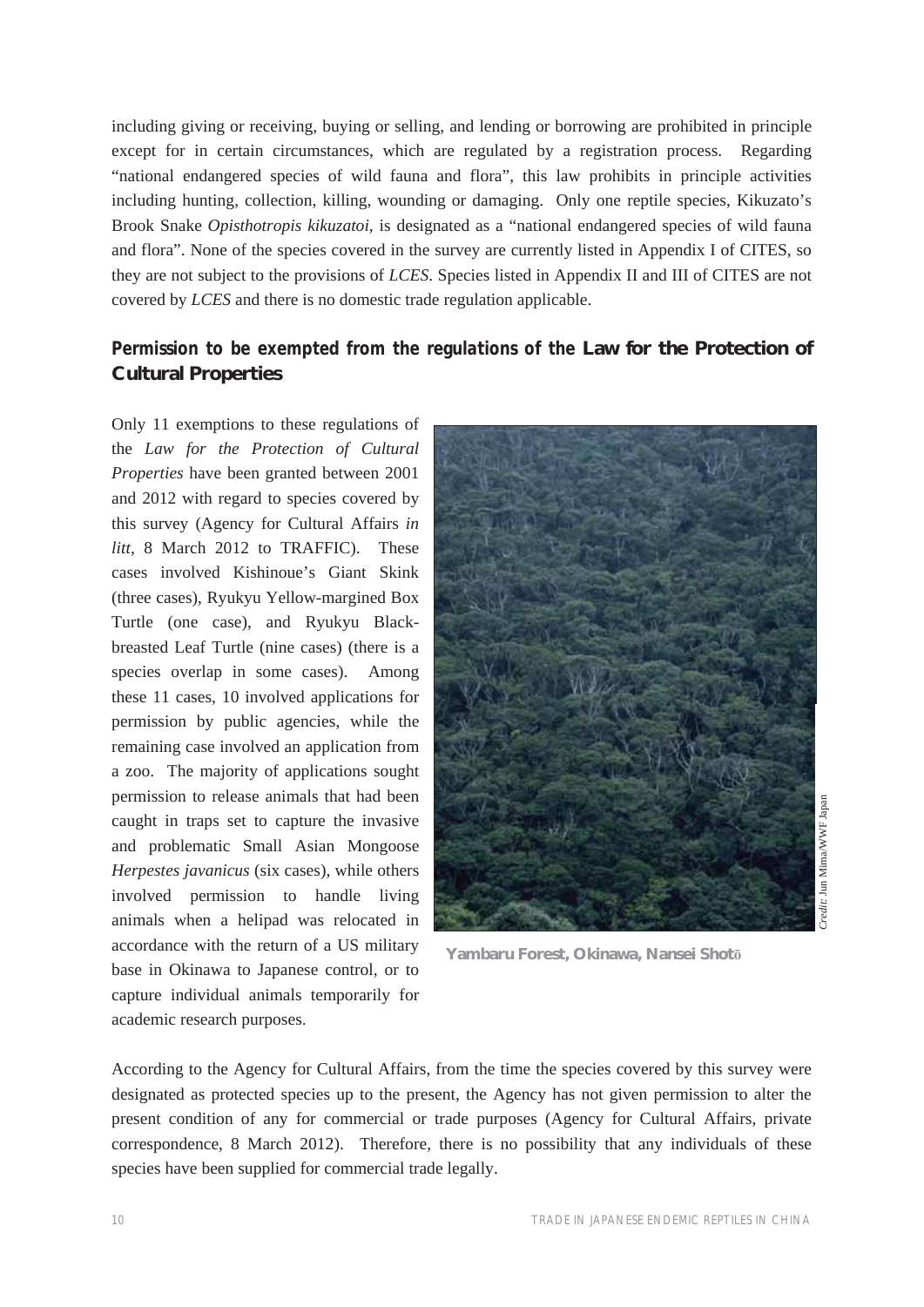## **Regulations in mainland China and Hong Kong**

In China, if a non-native species is listed in CITES Appendix I, it will be regarded as a national firstclass protected animal, for which commercial trade in China is strictly prohibited except when there is special approval from the central government. If a non-native species is listed in CITES Appendix II, it will be regarded as a national second-class protected animal, for which commercial trade in China is strictly controlled and needs the special approval from the provincial government (Wan, 2004). If a species has not been listed in the CITES Appendices, China has no obligation to stop its import or domestic trade, but the Inspection & Quarantine department needs some quarantine certifications from importers.

In Hong Kong, there are two pieces of legislation that are directly related to wild animal conservation. One is the *Wild Animals Protection Ordinance* that offers protection to listed local wild species. The other is the *Protection of Endangered Species of Animals and Plants Ordinance* that covers CITESlisted species (Department of Justice, 2012). Yellow-margined Box Turtle is in CITES Appendix II and import/export and possession of this species is controlled under this ordinance. However there are certain exemptions (Department of Justice, 2012). For any species protected in Japan but not listed in the CITES Appendices, there is no regulatory coverage in Hong Kong (Lau, Michael *in litt.* to TRAFFIC on 26 September 2012).

## **Number of focal species observed in shops in China**

During surveys carried out, four of the five focal species—the Ryukyu Black-breasted Leaf Turtle, the Ryukyu Yellow-margined Box Turtle, Kishinoue's Giant Skink and Kuroiwa's Ground Gecko—were observed being offered for sale in shops, with the majority found in Hong Kong (**Table 2**)

#### **Table 2**

|           | No. shops<br>visited | <b>Ryukyu Black-</b><br><b>breasted Leaf</b><br><b>Turtle</b> | <b>Ryukyu Yellow-</b><br>margined Box<br><b>Turtle</b> | Kishinoue's<br><b>Giant Skink</b> | Kuroiwa's<br><b>Ground</b><br>Gecko | <b>Miyako</b><br><b>Grass</b><br><b>Lizard</b> |
|-----------|----------------------|---------------------------------------------------------------|--------------------------------------------------------|-----------------------------------|-------------------------------------|------------------------------------------------|
|           |                      |                                                               |                                                        |                                   |                                     |                                                |
| Beijing   | 16                   | $\overline{\phantom{0}}$                                      | -                                                      | $\overline{\phantom{0}}$          |                                     | $\overline{\phantom{0}}$                       |
| Shanghai  | 14                   | -                                                             | -                                                      |                                   |                                     | $\overline{\phantom{a}}$                       |
| Tianjin   |                      | -                                                             | -                                                      |                                   |                                     | $\qquad \qquad$                                |
| Guangzhou | 16                   | $0^{*1}$                                                      | $(1^{*2})$                                             | $\overline{\phantom{0}}$          |                                     | $\overline{\phantom{a}}$                       |
| Hong Kong | 21                   | $31^{*3}$                                                     | 2                                                      | 3                                 | 3                                   | $\overline{\phantom{a}}$                       |

**Number of focal species observed in the shops** (no. of individuals)

In cases where the number of individuals was unclear, it is recorded as 1.

\*1: Answered that the shop handles this species only in summer.

\*2: The owner claimed the individual was a Ryukyu Yellow-margined Box Turtle, but it appeared to be the subspecies from Taiwan based on its physical appearance, price and statements of shop staff

\*3: This figure includes 30 individuals allegedly kept for breeding in order to sell their offspring.

Thirty-one Ryukyu Black-breasted Leaf Turtles were observed including 30 individuals allegedly kept specifically for breeding, in two shops in Hong Kong. In addition, a shop in Guangzhou and two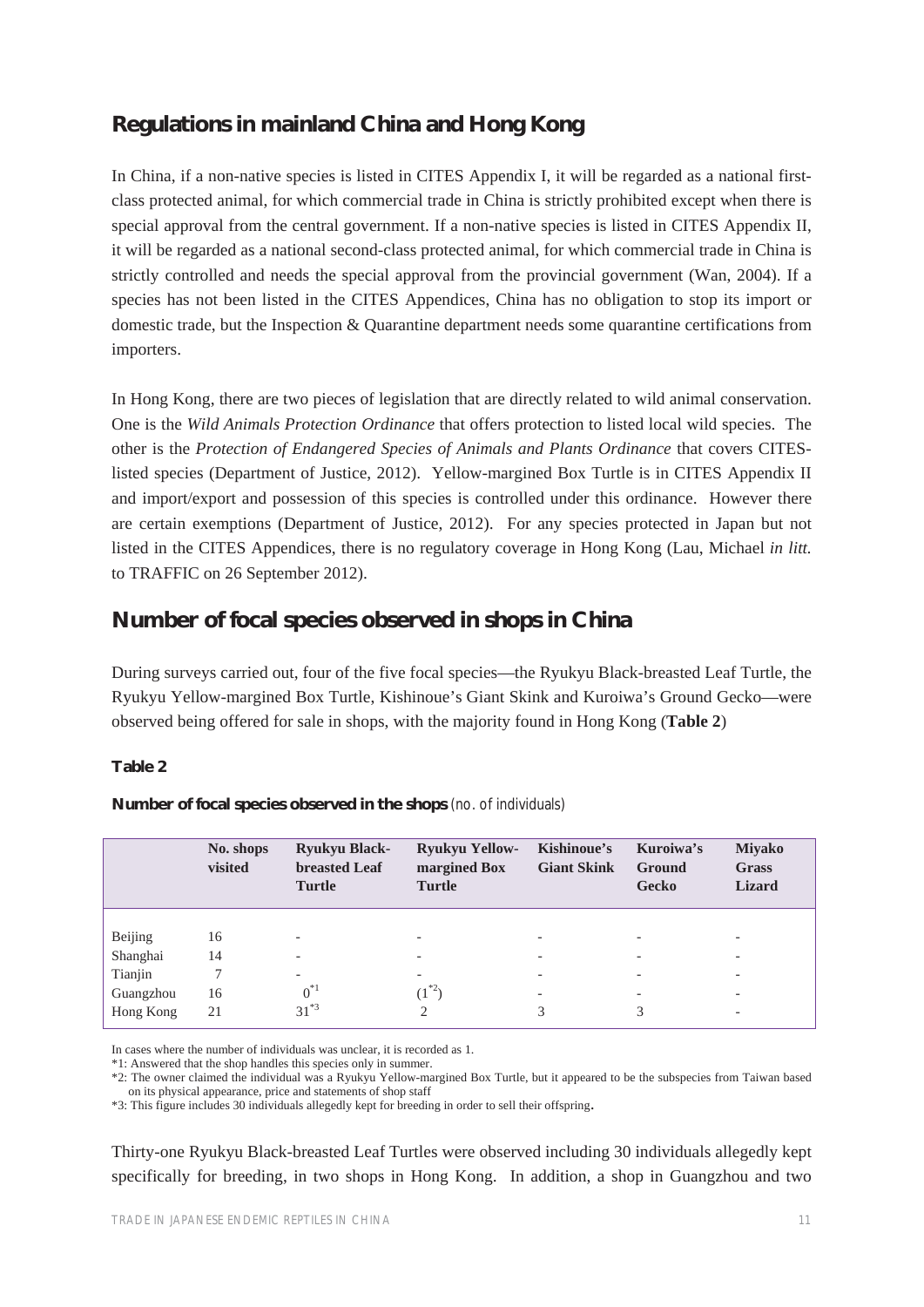more shops in Hong Kong responded that they accepted orders for this species. The shop in Guangzhou said they handled this species only in summer. Two Ryukyu Yellow-margined Box Turtle were observed in two shops in Hong Kong and one Ryukyu Yellow-margined Box Turtle was observed for sale in Guangzhou, however it appeared to be mis-identified—and was likely to be the other subspecies of Common Yellow-margined Box Turtle *C. f. flavomarginata,* from Taiwan, given its physical appearance, price and statements made by shop staff. Two more shops in Hong Kong responded that they accepted orders. Three Kishinoue's Giant Skink in two shops and three Kuroiwa's Ground Geckos in one shop were observed, both in Hong Kong. The shop offering Kuroiwa's Ground Geckos said they also accepted additional orders.

It is particularly noteworthy that in many instances owners answered that they did not have many products during the winter season when the survey was conducted, as in many places in China the reptile market becomes more active in summer. Information on the number of individuals sold per year was not available from this survey.

## **Number of focal species observed in Chinese-language websites**

Surveys of online trade in Chinese-language websites (in Hong Kong and mainland China) found the Ryukyu Black-breasted Leaf Turtle, the Ryukyu Yellow-margined Box Turtle and Kuroiwa's Ground Gecko to be available for sale (**Table 3**).

#### **Table 3**

**Number of individuals advertised for sale online** (numbers in brackets indicate the number of users posting advertisements)

|                | Date          | <b>Ryukyu</b><br><b>Black-</b><br><b>breasted</b><br><b>Leaf Turtle</b> | <b>Ryukyu</b><br>Yellow-<br>margined<br><b>Box Turtle</b> | Kishinoue's<br><b>Giant Skink</b> | Kiroiwa's<br><b>Ground</b><br>Gecko | <b>Miyako</b><br>Grass<br><b>Lizard</b> |
|----------------|---------------|-------------------------------------------------------------------------|-----------------------------------------------------------|-----------------------------------|-------------------------------------|-----------------------------------------|
| Mainland China | 14/12/2011    | $\overline{\phantom{a}}$                                                | 3(2)                                                      | $\overline{\phantom{0}}$          | $\overline{\phantom{a}}$            | $\overline{\phantom{0}}$                |
| Mainland China | $3-14/2/2012$ | 2(2)                                                                    | 8(7)                                                      | $\overline{\phantom{0}}$          | 1(1)                                | -                                       |
| Hong Kong      | 7-12/2/2012   | $5(2)^{1}$                                                              | 4(2)                                                      | $\overline{\phantom{0}}$          | 13(1)                               | $\overline{\phantom{a}}$                |

In cases where the number of individuals was unclear, it is recorded as 1.

\*1: In addition, there were two advertisements from people seeking to make purchases.

## **Prices of focal species in China**

Prices of focal species in China were recorded in the shops and online websites (**Table 4**). The two freshwater turtle species were for sale at higher prices than other focal species. The most expensive individual, a Ryukyu Yellow-margined Box Turtle observed for sale in a pet shop in Hong Kong, was priced at HKD100 000 (JPY987 000; USD12 899). Prices for Kuroiwa's Ground Geckos were stable, with less variation between individuals. Prices of Kishinoue's Giant Skinks were the lowest among those of the focal species.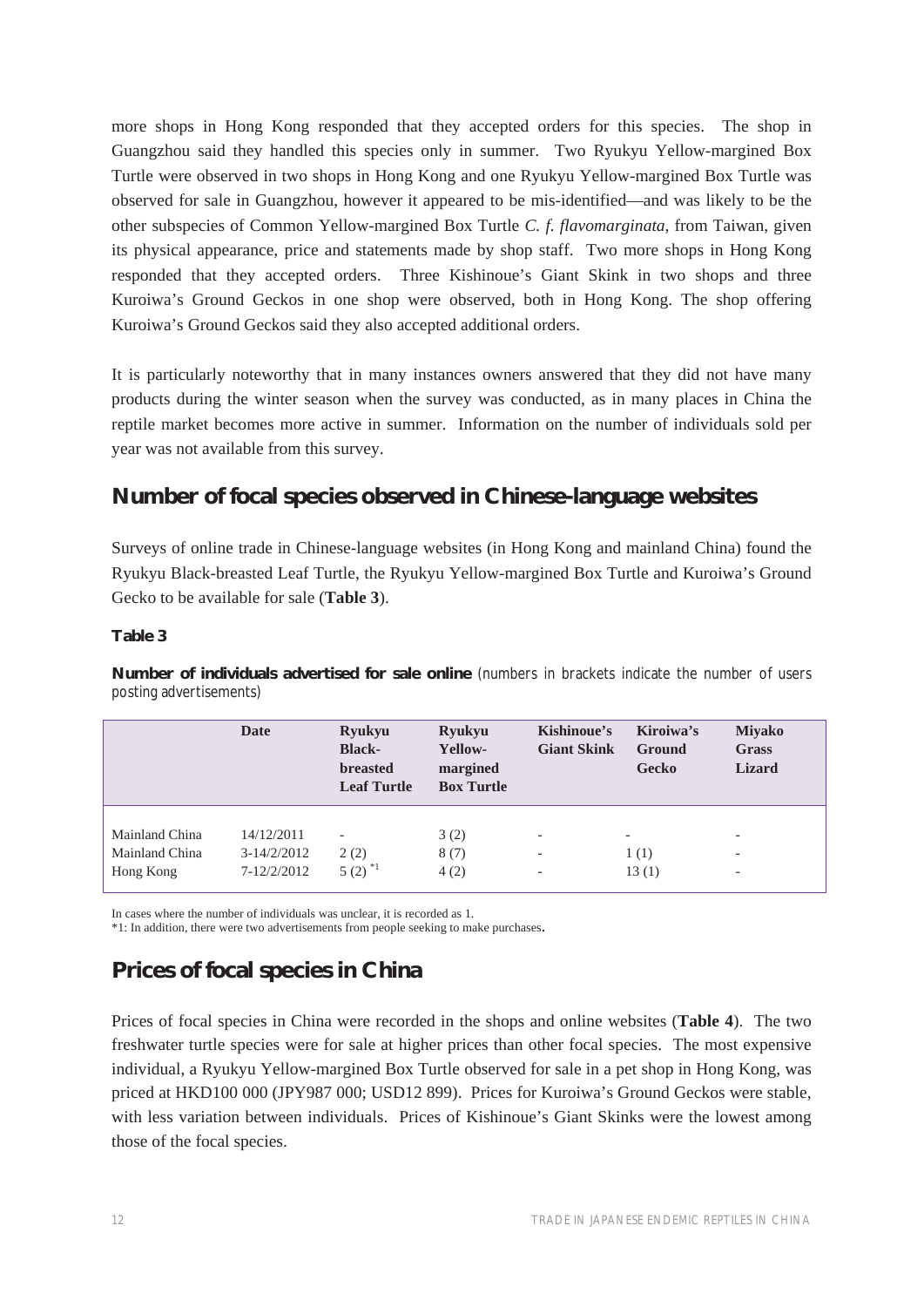#### **Table 4**

| <b>Species name</b>               | No of data* | <b>Highest price</b>                                           | <b>Lowest price</b>                |
|-----------------------------------|-------------|----------------------------------------------------------------|------------------------------------|
| Ryukyu Black-breasted Leaf Turtle | 5(2)        | HKD40 000; (JPY394 800);<br>(USD5159)                          | CNY9000; (JPY109 170)<br>(USD1427) |
| Ryukyu Yellow-margined Box Turtle | 10(5)       | HKD100 000; (JPY987 000);<br>(USD12 899)                       | CNY800; (JPY9 704);<br>(USD129)    |
| Kishinoue's Giant Skink           | 3(3)        | HKD a few hundreds; (JPY a few<br>thousands); (USD a few tens) | HKD60; (JPY592); (USD8)            |
| Kuroiwa's Ground Gecko            | 16 (16)     | HKD5800; (JPY57 246);<br>(USD748)                              | HKD2800; (JPY27 636);<br>(USD361)  |

#### **Price ranges of each reptile species on sale**

\* Numbers in brackets are the number of actual sales price data.

### **Origin and source**

The origin and the source of each individual were recorded where available, in shops and online websites (**Table 5**). The source of Ryukyu Black-breasted Leaf Turtles (six individuals) was Japan. Among them, three individuals were claimed to be wild-caught and the origin of the other three was not revealed. The origin of stocks of Ryukyu Yellow-margined Box Turtles was said to be Japan, mainland China and Taiwan. Those from mainland China and Taiwan were claimed to be captivebred. The origin of Kuroiwa's Ground Geckos throughout the survey was said to be captive-bred stock from the European Union. All Kishinoue's Giant Skinks on display were claimed to be of Japanese origin. Some of them were declared as captive-bred, while at least two were declared as wild-caught.

#### **Table 5**

#### **Origin and process of obtaining for each species on sale**

| <b>Species name</b>               | Indicated origin, (source), and no. of individuals                                                                             |  |
|-----------------------------------|--------------------------------------------------------------------------------------------------------------------------------|--|
|                                   |                                                                                                                                |  |
| Ryukyu Black-breasted Leaf Turtle | Japan (F1) $1$ Japan (WC) $3$ Japan (-) 2                                                                                      |  |
| Ryukyu Yellow-margined Box Turtle | Japan (F1) - $\sqrt{$ Japan (-) 8 $\sqrt{}$ Taiwanese breeder (CB) on<br>demand / Japan (CB) 2 / China (CB) -+1 / Japan (WC) 1 |  |
| Kishinoue's Giant Skink           | Japan (CB) $-\sqrt{Japan}$ (WC) 2                                                                                              |  |
| Kuroiwa's Ground Gecko            | Europe (CB) $3/-(CB)$ 13/Europe (-) -                                                                                          |  |

CB: captive bred; WC: wild caught; F1: captive bred offspring of wild caught parents

In cases where the number of individuals or the process by which they were obtained is unclear, this is indicated by "-".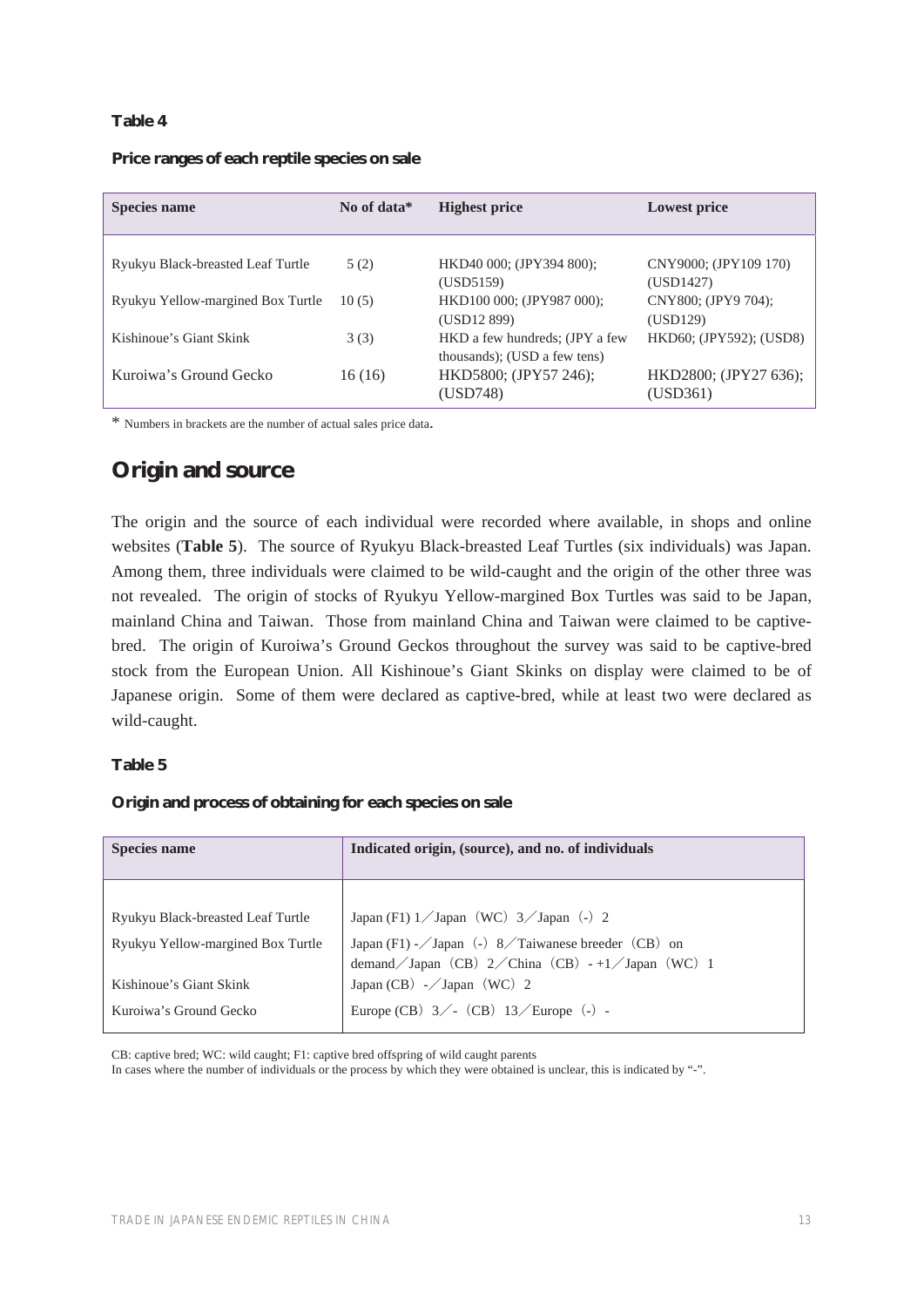## **DISCUSSION**

Observations made during this study confirm that Japanese endemic reptiles are being traded in shops and online in Hong Kong and mainland China. Four of the five focal species examined in this study were found in trade, with only the Miyako Grass Lizard being absent. The trade in these focal species was reported as seasonal, with the peak being in the northern hemisphere's summer months and low trade activity occurring during the winter months. There were also significant levels of online trade, suggesting the reptile species are readily available. The freshwater turtles observed commanded higher prices than the lizards. "Captive-bred" Kuroiwa's Ground Geckos and "wild-caught" Kishinoue's Giant Skinks commanded far lower prices.

The presence of these species in illegal and unmonitored trade raises particular concern as to the impact on their wild populations. Demand and harvest pressure on wild populations was found to be persistent even during low season, especially for the freshwater turtle species. Given all focal species are highly restricted-range endemics of the Nansei Shotō region of Japan (Deda *et al.*, 2004), all are susceptible to over-exploitation. Most have been totally protected for decades, but are still classified as threatened in the IUCN Red List and Japan's Red List and have even been re-classified with higher-threat categories in the most recently published national Red List for Japan (Ministry of Environment, 2012a). It is clear that uncontrolled capture and trade can easily affect survival chanes for the species, as evidenced by their declining populations. There are previous cases where species endemic to isolated islands have faced extinction as a result of their capture from the wild in response to demand for trade (e.g. Deda *et al.*, 2004; Shepherd and Ibarrondo, 2005). This outcome must be prevented through strict application of *in-situ* protection, trade control and law enforcement measures.

Observations of those species listed under the provisions of the *Law for the Protection of Cultural Properties*, clearly highlight the fact that reptiles are being illegally captured in Japan and smuggled internationally for sale, or for use as commercial breeding stock. This highlights the need for increased monitoring and enforcement in Japan, as well as in the selected country of destination for this study, China. With regard to trade routes, this survey was unable to clarify whether the focal species sold in mainland China and Hong Kong were transported directly from Japan or indirectly via other regions. The origin of the focal species, the islands of Nansei Shotō, are connected to foreign destinations such as Shanghai and Hong Kong by air routes directly from Naha on the island of Okinawa Jima, and also with Shanghai by sea routes via Taipei (Okinawa Prefecture, 2011).

The enforcement of the *Law for the Protection of Cultural Properties* in the case of the Ryukyu Yellow-margined Box Turtle has been shown to be complicated, and issues of domestic trade have been highlighted as a concern (Kameoka and Kiyono, 2005; Kanari, 2010), especially with regard to the difficulties in distinguishing between various subspecies. Yellow-margined Box Turtles are imported into Japan legally as pets, mainly from mainland China, or sometimes from Hong Kong, or from Kazakhstan through Lebanon at a rate of one-to-three hundred individuals per year (CITES, 2012b), although these animals are considered to be the subspecies *flavomarginata*. As *LCES* does not cover Appendix-II or -III species of CITES, Japan does not have regulations governing domestic trade in this foreign subspecies after import has occurred. The trade in this non-native subspecies not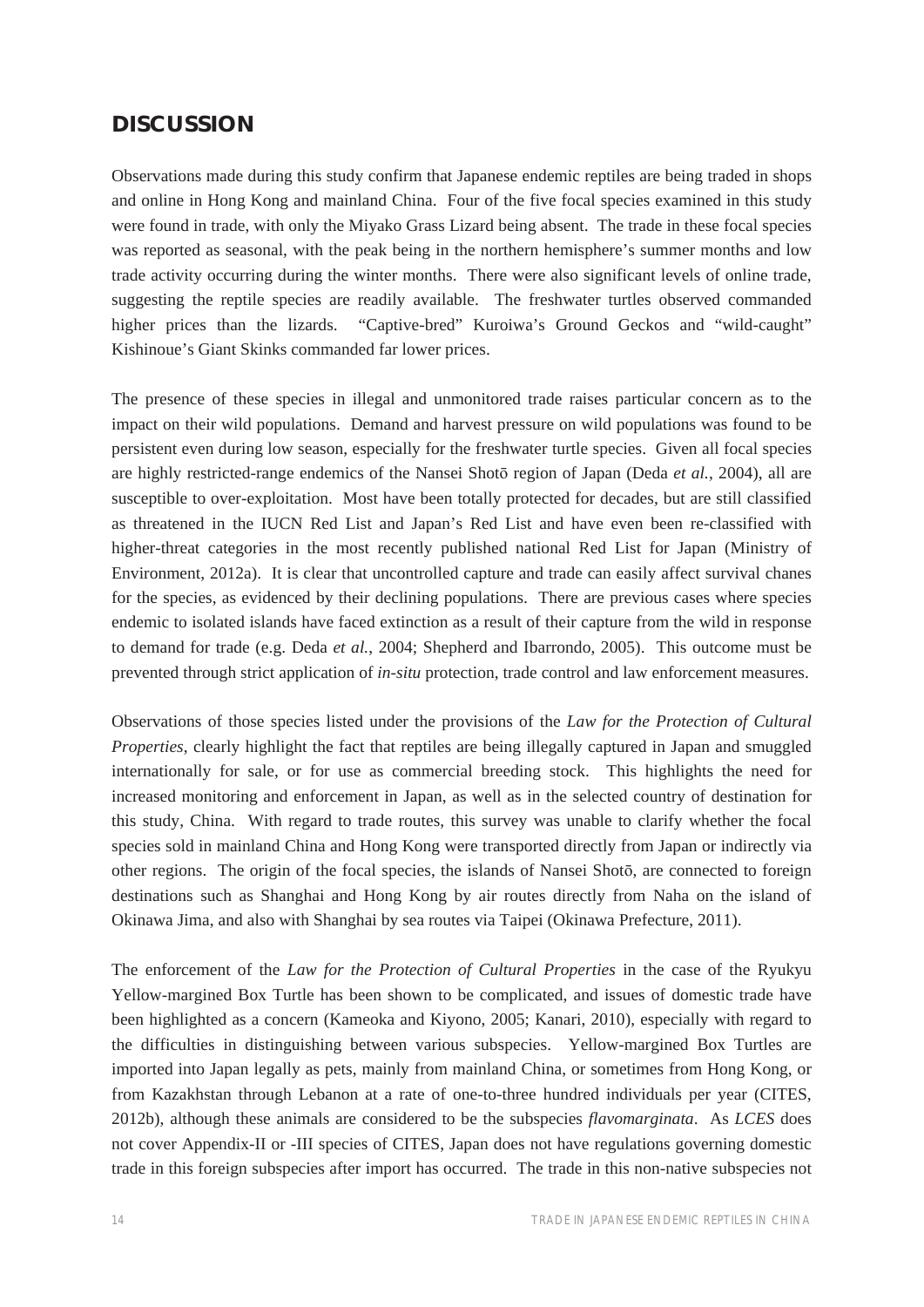only makes enforcement of the *Law for the Protection of Cultural Properties* for the native Ryukyu subspecies difficult, it also threatens the genetic identity of the Japanese subspecies through interbreeding (Ota and Hamaguchi, 2003). For these reasons it is considered necessary comprehensively to reconsider the management of this species, including through the possibility of harmonization with other regulations such as *LCES*.

The only Japanese legislation presently in effect for any of the focal species is the *Law for the Protection of Cultural Properties*. Under *LCES*, none of the five species are subject to regulation, not even the CITES Appendis-II listed *C. flavomarginata*, and not even the species listed as Critically Endangered in Japan's Red List. In other words, there are no protection measures in place specifically for the conservation of these species. It is necessary to consider species conservation and to take effective measures for species assessed as being threatened in the Japan's Red List and the IUCN Red List, especially for those with limited range and distribution.

Reptiles, especially tortoises and freshwater turtles, have been identified as a problematic and controversial species group in terms of illegal trade issues, with urgent need for improved regulation and enforcement efforts (see, for example, Kameoka and Kiyono, 2005 and Shepherd and Nijman, 2008). Internationally, conservation measures need to be strengthened in particular for Asian tortoises and freshwater turtles, as these are subject to low reproduction rates and various external factors that are causing their populations to decline (Kameoka and Kiyono, 2005; Horne *et al*., 2011). Under CITES, the protection of and trade in tortoises and freshwater turtles was taken up in *Resolution Conf.*  11.9 (revised at the 13<sup>th</sup> meeting of the Conference of the Parties, see **Annex**), which urged multifaceted actions, including the strengthening of law enforcement in the range countries and importing and exporting countries, and the conducting of biological research and evaluation. At the 61st meeting of the CITES Standing Committee, held in August 2011, the Working Group on Tortoises and Freshwater Turtles (WGTFT) decided once again to gather information and identify tasks required to deal with this issue (CITES, 2012c). The IUCN/SSC Tortoise and Freshwater Turtle Specialist Group (TFTSG) held a workshop in Singapore and as a resolution of that meeting a recommendation was made for the listing of the Ryukyu Black-breasted Leaf Turtle and the Yellow-Margined Box Turtle in Appendix I of CITES (Horne *et al*., 2011).

CITES-listing is potentially a useful mechanism by which Japan can gain assistance from and cooperation with other CITES Parties for the protection of these species. In cases where international demand threatens the species despite Japan's total protection, CITES can help with further monitoring and bilateral or multilateral combating of illegal trade. Listing in any one of the Appendices has a different regulatory effect on international trade: given that Japan has already established total protection for the focal species of this study, including disallowing capture and trade, an Appendix-I listing could work effectively, but is only possible if species meet the biological criteria for such listing. CITES Appendix I can also provide a means for strict monitoring of captive-breeding for listed species, so that wild-caught specimens are not traded with false "captive-bred" labels, something likely to happen for these focal species, especially when the reproduction rate is low and there is persistent demand from international markets. On the other hand, listings in Appendix II or III can also work to strengthen monitoring, supported by other Parties making trade information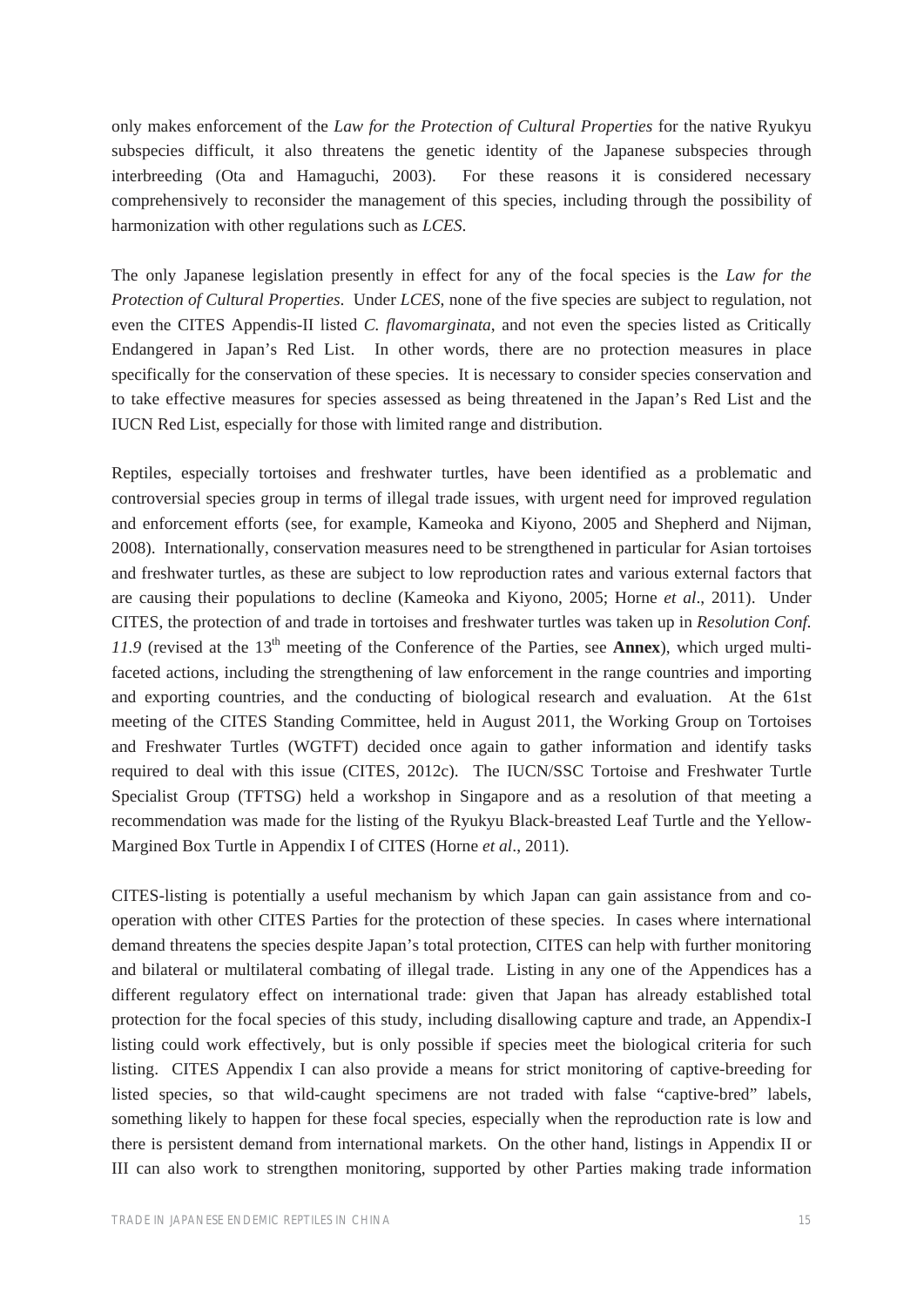available, if legal international trade in captive-bred specimens exists, which can help in assessment of the levels of threat caused by international trade. Moreover, controls in destination markets are modified in response to CITES listings—for example, in the case of this study's focal species, China would have an obligation to stop import and domestic trade if they were listed in CITES Appendix I, or in Appendix II with a zero quota.

## **RECOMMENDATIONS**

Based on the findings of this study, TRAFFIC makes the following recommendations:

### **To the Japanese CITES Scientific Authority:**

- The merits of submission of CITES listing proposals for Ryukyu Black-breasted Leaf Turtle, Ryukyu Yellow-margined Box Turtle, Kishinoue's Giant Skink and Kiroiwa's Ground Gecko should be considered and, in connection with this:
	- Ð further research should be conducted concerning population status and levels of trade, to inform evaluation of the likely effectiveness of CITES listing, and selection of appropriate Appendix for each species; and
	- $\triangleright$  submission of listing proposals at the 16th meeting of the Conference of the Parties to CITES, should be urgently considered with a view to preventing further detrimental exploitation through international trade.
- Further long-term monitoring to understand better the relevant trade dynamics should be conducted and supported, including via market surveys in peak seasons of trade. Further investigation would be useful in markets such as Taiwan that are linked to Japan by frequent direct means of transport, as well as in other locations with an active reptile trade, to understand routes used and combat any illegal trade.
- $\rightarrow$  Information to the destination Parties, specifically China, should be provided regarding Japan's domestic regulations to protect species, so that China and other market destinations can be aware of trade in imported wild specimens from Japan, that are fully protected by law in that country. In addition, the CITES Secretariat should be informed of a zero quota for the CITES Appendix-II listed Ryukyu Yellow-margined Box Turtle from Japan, so that all Parties to CITES recognize Japan's national regulation.
- $\rightarrow$  Awareness of the biological status of Japanese endemic species, and regulations governing those species should be raised, including through engagement of relevant stakeholders and the general public, in areas around the species' habitat, trade routes and destinations.

#### **To Japanese lawmakers:**

 $\rightarrow$  In order to preserve Japan's endemic reptile species, Japan should improve species conservation regulations to strengthen protection and conservation of the taxa themselves and wider biodiversity. Establishment of measures for conservation are recommended, including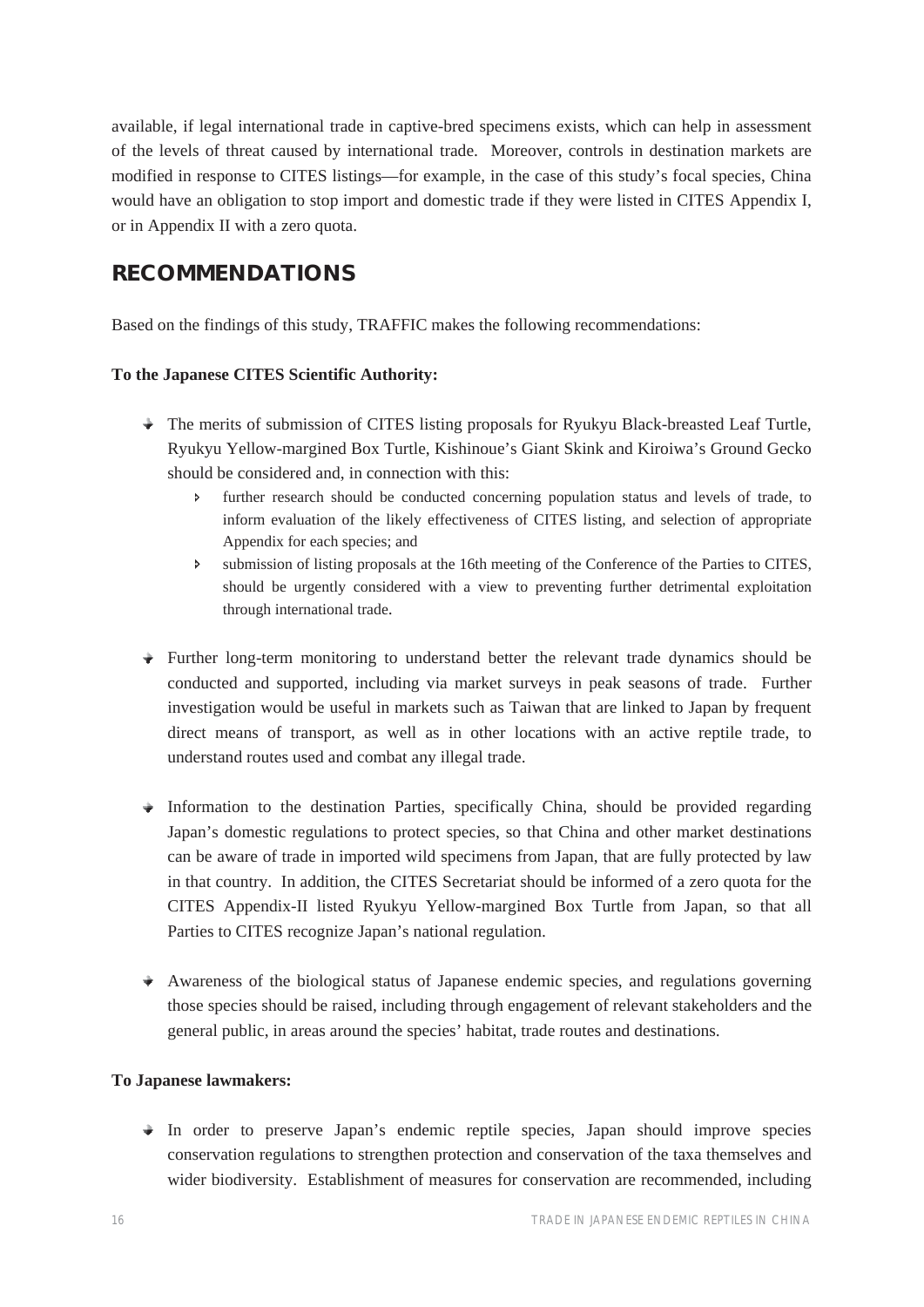within the framework of the *Law for the Conservation of Endangered Species of Wild Fauna and Flora*. This would further strengthen existing protection measures for culturally important wild species.

 $\rightarrow$  To prevent further damage to Japan's endemic threatened species populations, special measures for further restriction of international trade in Yellow-margined Box Turtle *Cuora flavomarginata*, such as imposing an import ban for foreign specimens of Common Yellowmargined Box Turtle *C. f. flavomarginata*, should be considered and made effective.

#### **To law enforcement agencies and their administrative authorities:**

- $\triangle$  The effectiveness of Japan's domestic law enforcement should be strengthened. Even though existing legislation is strong, effective implementation and enforcement against illegal activities is crucial in order for the law to be effective. The fact that trade of endemic species supposedly protected in Japan occurs in foreign markets indicates illegal collection and illegal export. Strengthening of law enforcement at Japan's borders as well as in wild habitat is urgent. Regular monitoring of pet shops and markets or trade routes should be pursued to discern active and potential trade locations and sources of illegal animals for domestic and international trade.
- Organize capacity-building and training for law enforcement officers to increase awareness of regulations and to improve identification of species/subspecies.

#### **To the authorities of destination markets—mainland China and Hong Kong**

 $\rightarrow$  Greater understanding is needed regarding the legislation of source countries for imported species in trade. Once the specimens in question have been taken abroad they are beyond the reach of the source country's domestic legislation, therefore it is essential to obtain cooperation from authorities regulating the destination markets. Pet shops and physical markets, as well as online trade, should be monitored to ensure they do not become hotbeds of illegal trade. In addition, any captive-bred claims should be closely checked and verified so that false documentation does not facilitate illegal trade in wild-captured specimens.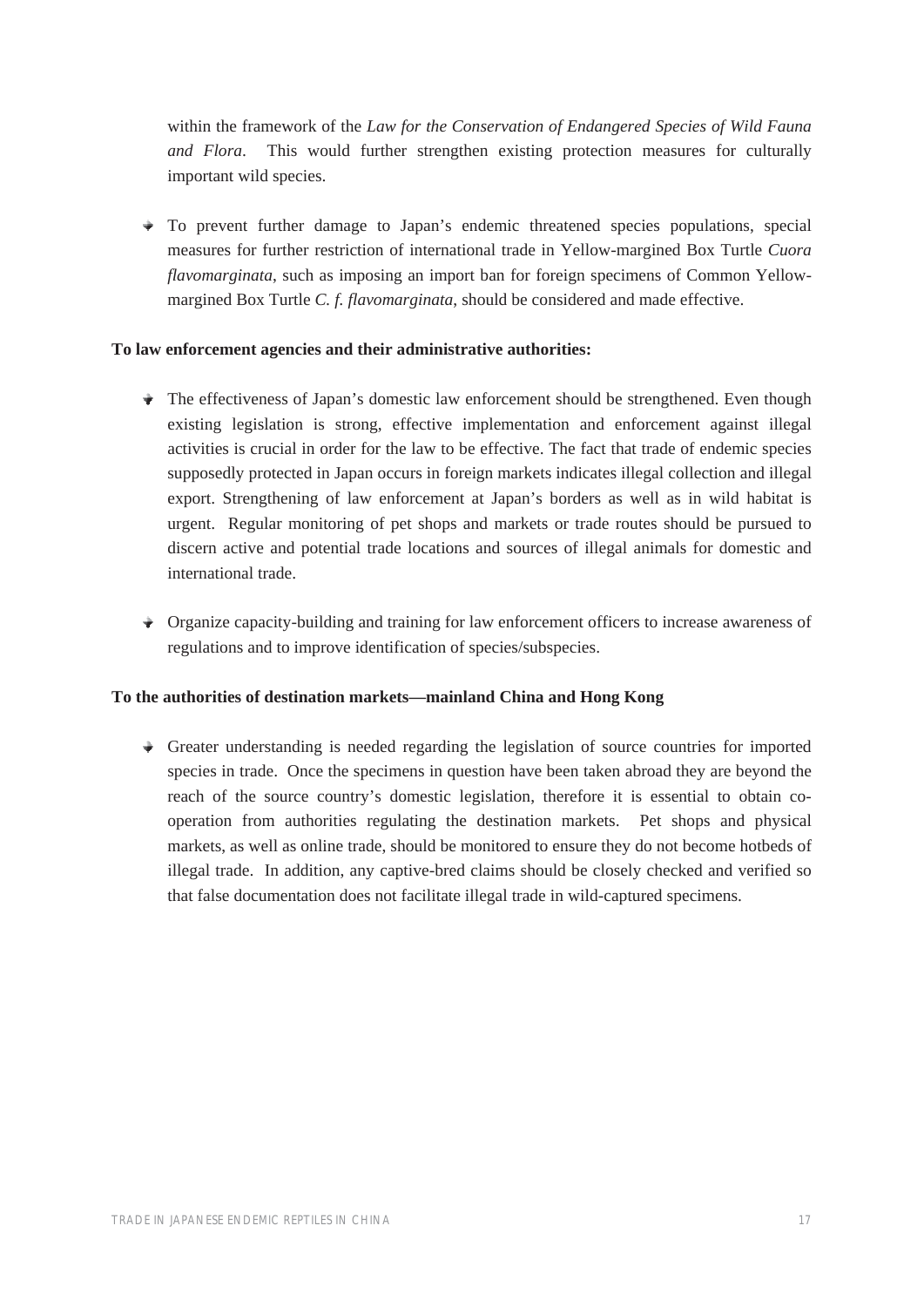### **REFERENCES**

- Agency for Cultural Affairs (2012). 国指定文化財等データベース [national cultural properties database]*.* http://kunishitei.bunka.go.jp/bsys/index\_pc.asp. Viewed on 24 July 2012.
- Anon. (2011). http://www.lafermetropicale.com/boutique/geochelone-platynota-1090920772.htm Viewed on 3 March 2011.
- CITES (2012a). CITES homepage (http://www.cites.org/eng/disc/what.php). Viewed 22 September 2012.
- CITES (2012b). CITES Trade Database (http://www.unep-wcmc-apps.org/citestrade/trade.cfm) modified by TRAFFIC.
- CITES (2012c). *SC62 Doc,49 Sixty-second meeting of the Standing Committee Geneva (Switzerland), 23-27 July 2012 Document 49. Tortoises and freshwater turtles.*

http://www.cites.org/eng/com/SC/62/E62-49.pdf. Viewed 17 August 2012.

- Deda, P., Marin, C., Mulongoy, K. J. (Eds) (2004). *Island Biodiversity: Sustaining Life in Vulnerable Ecosystems*. 126 pp. Insula, International Journal of Island Affairs. Paris, France.
- Department of Justice, the Government of the Hong Kong Special Administrative Region of People's Republic of China (2012). *Protection of Endangered Species of Animals and Plants Ordinance*. available at:

http://www.legislation.gov.hk/blis\_pdf.nsf/6799165D2FEE3FA94825755E0033E532/F2B98BE2B5F1 2188482575EF001F6BE9/\$FILE/CAP\_586\_e\_b5.pdf. Viewed on 26 September 2012.

- Felbab-Brown, Vanda (2011). *The disappearing act: The illicit trade in wildlife in Asia.* Foreign Policy at Brookings, Working paper No. 6. The Brookings Institution. Washington D. C.
- Fujukan, University Museum of University of Ryukyus (2012). 沖縄県内の天然記念物 指定別リスト [List of Natural Monuments of Okinawa prefecture]. http://fujukan.lib.uryukyu.ac.jp/ja/nature/nat.php?lang=ja. Viewed 24 July 2012.
- Godoy, R., Undurraga, E.A., Wilkie, D., Rayes-Garcia, V., Huanca, T., Leonard, W. R., McDade, T., Tanner, S., Vedez, V. and TAPS Bolivia Study Team (2009). The effect of wealth and real income on wildlife consumption among native Amazonians in Bolivia: estimates of annual trends with longitudinal household data (2002–2006). *Animal Conservation*. 13(2010): 265–274. The Zoological Society of London
- Gratwicke, B., Bennett, E. L., Broad, S., Christie, S,, Dutton, A., Gabriel, G., Kirkpatrick, C., Nowell, C. (2008). The World Can't Have Wild Tigers and Eat Them, Too*. Conservation Biology* Vol. 22 Issue 1 p. 222-223. Society for Conservation Biology.
- Grismer, L.L., Ota, H. and Tanaka, S. (1994). Phylogeny, Classification, and Biogeography of Goniurosaurus kuroiwae (Squamata: Eublepharidae) from the Ryukyu Archipelago, Japan, with Description of a New Subspecies*. Zoological Science* 11: 319-335. Zoological Society of Japan. The Herpetological Society of Japan. (2012).
- 日本産爬虫両生類標準和名 (2012年3月改訂版) [Standard Japanese name of Reptiles and Amphibians of Japanese origin (revised edition in March 2012]. Website for The Herpetological Society of Japan. (In Japanese.) Available at: http://zoo.zool.kyotou.ac.jp/herp/wamei2011.10.09.pdf. Viewed 3 July 2012.
- Horne, Brian D., Poole, Colin M. and Walde, Andrew D. (Eds) (2011). *Conservation of Asian Tortoises and Freshwater Turtles: Setting Priorities for the Next Ten Years. Recommendations and Conclusions from the Workshop in Singapore.* 21-24 February 2011.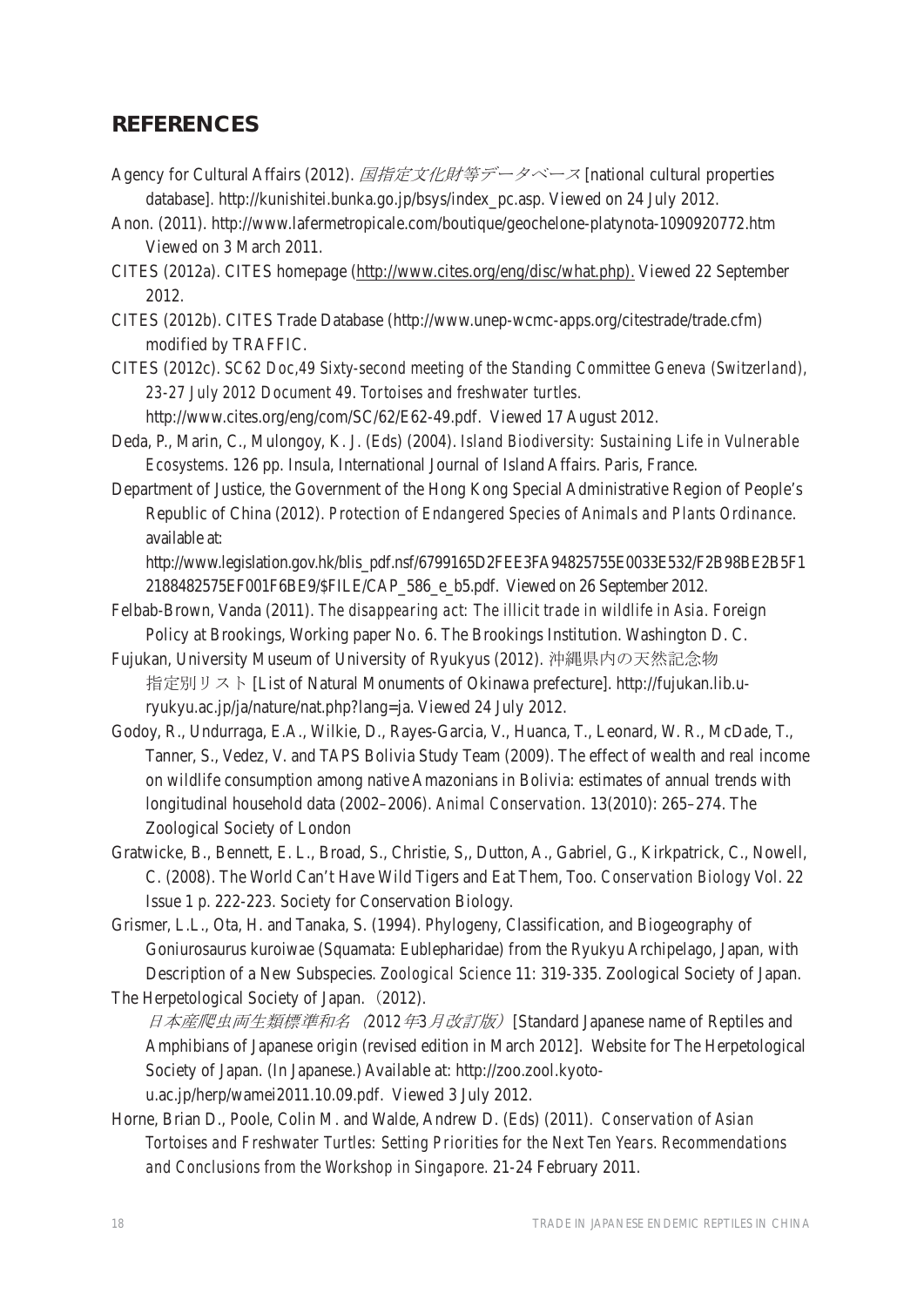IUCN (2012). *IUCN Red List of Threatened Species*. Version 2012.1. <www.iucnredlist.org>. Viewed on 25 July 2012.

Japan Integrated Biodiversity Information System (2012).

動物レッドリストおよびレッドデータブック [Animals Red List and Red Data Book of Japan] http://www.biodic.go.jp/rdb/rdb\_f.html. Viewed 25 July 2012.

- Kagoshima Prefecture (2009). Kagoshima Red Data Book, website for Kagoshima Prefecture. (In Japanese.) Available at: http://www.pref.kagoshima.jp/kurashikankyo/kankyo/yasei/reddata/index.html. Viewed 23 August 2012.
- Kagoshima Prefecture (2012). 県指定天然記念物一覧 (鹿児島県ホームページ) [List of prefectural natural monuments in Kagoshima (Homepage of Kagoshima Prefecture)] http://www.pref.kagoshima.jp/bc05/hakubutsukan/tennen/ken/kenitiran.html Viewed on August 22, 2012
- Kameoka, M., Kiyono, H.㸦2005). *Japan's Trade in live Tortoises and Freshwater Turtles as Pet.*  TRAFFIC East Asia- Japan, Tokyo.
- Kanari, K. (2010). Trade in Live Reptiles as Pets. *The State of Wildlife Trade in Japan*. Pp. 14-17 TRAFFIC East Asia–Japan, Tokyo, Japan.
- Lam, Timothy and Xu, Ling (2008). A preliminary study of freshwater turtle farms in China. *The State of Wildlife Trade in China: Information on the trade in wild animals and plants in China 2008*. Pp.13-18. TRAFFIC East Asia–China Programme. Beijing, China.
- Lau, M. Wai-Neng; Fellowes, J. R. and Chan, B. P. L. (2010). Carnivores (Mammalia: Carnivora) in South China: a status review with notes on the commercial trade*. Mammal Review 2010*. Mammal Society.
- Lee, D. (2004). Moral, Ethical and Legal Issues Regarding Importation of Rare Turtles under the Guise of Conservation: Geoemyda japonica—a Case Study. *Turtle and Tortoise Newsletter*: Issue number 7. February 2004. Pp. 27-28. Chelonian Research Foundation.
- Ministry of Economy, Trade and Industry (2012). *"What is Washington CITES?"* (In Japanese.) http://www.meti.go.jp/policy/external\_economy/trade\_control/boekikanri/cites/cites\_about.htm Viewed 22 September 2012.
- Ministry of Environment㸦2000). Environment Agency (Ed.). *Threatened Wildlife of Japan–Red*  Data Book. 2<sup>nd</sup> edn. *REPTILIA/AMPHIBIA*. (In Japanese.) Japan Wildlife Research Center, Tokyo.
- Ministry of Environment (2010). Environment Agency(Ed.). 改訂レッドリスト附属説明資料 ∐㢮࣭୧⏕㢮 [*Annex for the revised edition of Red List (Japan)—REPTILIA/AMPHIBIA*], Available at: http://www.biodic.go.jp/rdb/explanatory\_pdf/21amphibian\_reptile.pdf. Viewed 25 July 2012.
- Ministry of Environment (2012a). *Ministry of Environment, Red List 4th edition 2012—Reptiles.*  環境省第4次レッドリスト

http://www.env.go.jp/press/file\_view.php?serial=20552&hou\_id=15619 Viewed 23 September 2012.

Ministry of Environment (2012b). MOE Red List categories and criteria. 生物多様性情報システム Japan Integrated Biodiversity Information System.

http://www.biodic.go.jp/rdb/RL2012/RL2012siryo2.pdf Viewed 23 September 2012.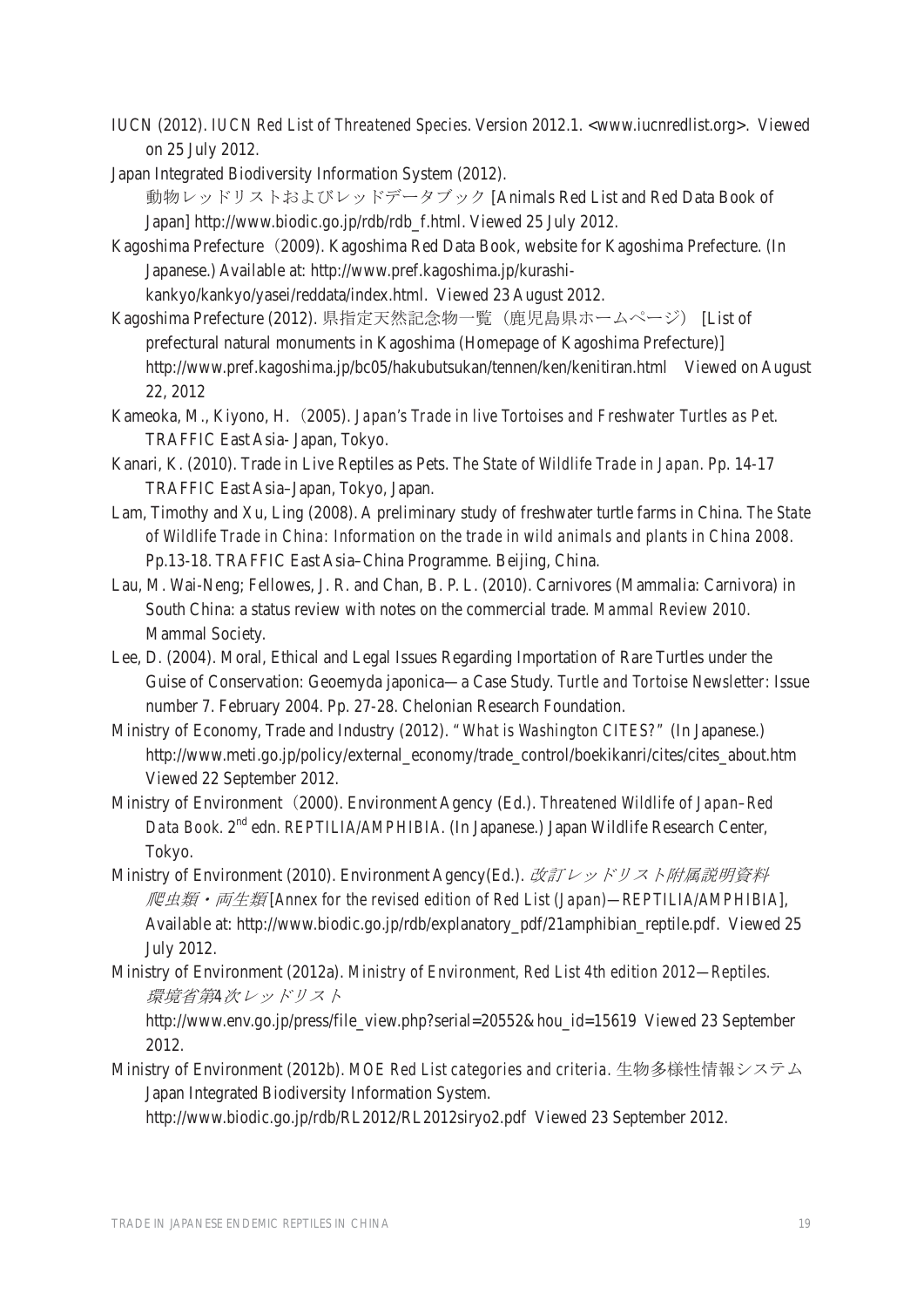- Okinawa Prefecture (2006). Threatened Wildlife in Okinawa, 2<sup>nd</sup> Ed.(Animals)—Red Data Okinawa. (In Japanese.) Available at:
	- http://www3.pref.okinawa.jp/site/contents/attach/9962/hatyurui.pdf. Viewed 23 August 2012.
- Okinawa Prefecture. (2011) . 沖縄県の概要、航空路、海上航路、道路 [The outline of Okinawa *Prefecture –track-].* Available at:
- http://www.pref.okinawa.jp/zone/about\_okinawa/track/index.html. Viewed 25 July 2012. Ota, H. (2000). 特別寄稿 琉球列島希少爬虫・両生類の違法採集.[Special Colum, Illegal
- collection of rare species of Reptile and Amphibians in Ryukyu Rettō]. In: *WWF Vol.30 No.271* ( 2000.7/8):5, WWF Japan, Tokyo.
- Ota, Hidetoshi and Hamaguchi, Toshio (Eds) (2003). ࣓࢞ࢥࣁ࣐ࣝࢭ࣭࣓࣐࢞ࣖ࢘ࣗ࢟࢘ࣗࣜ⏕ᜥᐇែㄪᰝሗ࿌᭩ *[*Biological status report of Ryukyu Black-breasted Leaf Turtle and Ryukyu Yellow-margined Box Turtle*].* 沖縄県天然記念物調査シリーズ第41集 [Okinawa Natural Monument Research Series Vol.41 100 pp.] Okinawa Prefectural Board of Education. Naha, Japan.
- Ota, H., Yasukawa, Y., Fu, J. and Chen, T.H. (2009). Cuora flavomarginata *(Gray 1863)—Yellow-Margined Box Turtle.* In: Rhodin, A.G.J., Pritchard, P.C.H., van Dijk, P.P., Saumure, R.A., Buhlmann, K.A., Iverson, J.B., and Mittermeier, R.A. (Eds). Compilation Project of the IUCN/SSC Tortoise and Freshwater Turtle Specialist Group. *Chelonian Research Monographs* No. 5, pp 035.1-035.10
- Rabinowitz, A., Khaing, Saw Tun (1998). Status of selected mammal species in North Myanmar*. Oryx* 32(3), July 1998. Pp. 201-208.
- Shepherd, C.R. (2000). Export of Live Freshwater Turtles and Tortoises from North Sumatra, and Riau, Indonesia: A Case Study*. Asian Turtle Trade: Proceedings of a Workshop on Conservation and Trade of Freshwater Turtles and Tortoises in Asia*. van Dijk, P.P., Smart, B.L. and Rhodin, A. G. J (Eds). *Chelonian Research Monographs* 2: 112-119.
- Shepherd, C.R. and Bonggi Ibarrondo (2005). *The Trade Of The Roti Island Snake-necked Turtle* Chelodina mccordi. TRAFFIC Southeast Asia. Malaysia.
- Shepherd, C.R and Nijman, V. (2008). *Pet freshwater turtle and tortoise trade in Chatuchak Market, Bangkok, Thailand.* TRAFFIC Southeast Asia, Petaling Jaya, Malaysia. 16 pp.
- US Fish and Wildlife Service (2011). Information on import trade data*.* Data were provided on 19 November 2011, on request.
- Wan, Z. (2004). *Enforcement Guide on Wildlife Crime.* (In Chinese.) China Forestry Publisher. 259 pp.
- The World Bank (2005). *Going, Going, Gone: The Illegal Trade in Wildlife in East and Southeast Asia.* Environment and Social Development Department, East Asia and Pacific Region. The World Bank, Washington, D.C. Discussion Paper. Available at www.worldbank.org/biodiversity and at www.worldbank.org/eapenvironment.
- Yasukawa, Y., Ota, H. and Hikida, T (1992). Taxonomic Re-evaluation of the Two Subspecies of Geoemyda spengleri spengleri (Gmelin, 1789) (Reptilia: Emididae). *Japanese Journal of Herpetology* 14(3): 143-159. The Herpetological Society of Japan.
- Yasukawa, Y and Ota, H. (2008). Geoemyda japonica *Fan 1931 Ryukyu Black-Breasted Leaf Turtle, Okinawa Black-Breasted Leaf Turtle.* In: Rhodin, A.G.J., Pritchard, P.C.H., van Dijk, P.P., Saumure, R.A., Buhlmann, K.A., and Iverson, J.B (Eds). Conservation Biology of Freshwater Turtles and Tortoises: A Comparison Project of the IUCN/SSC Tortoise and Freshwater Turtle Specialist Group. *Chelonian Research Monographs* No. 5. Pp. 002.1-002.6.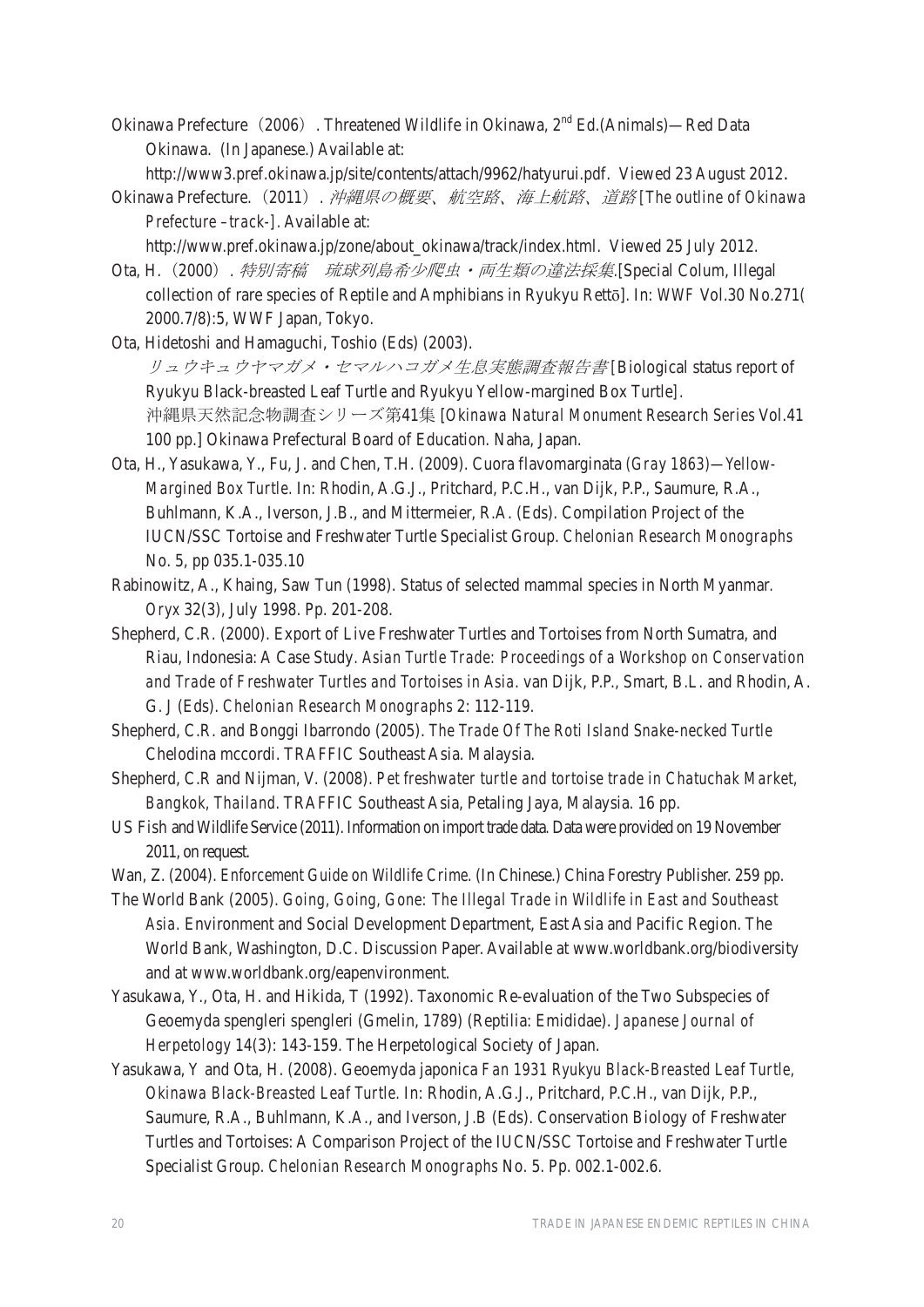## **ANNEX**

*Resolution Conf. 11.9 (Rev. CoP13)***\* Conservation of and trade in tortoises and freshwater turtles** 

AWARE that the global international trade in tortoises and freshwater turtles involves millions of specimens each year;

RECOGNIZING that nearly all Asian tortoise and freshwater turtle species are found in trade, and that a number of species are already included in Appendix I or II;

OBSERVING that the collection of tortoises and freshwater turtles is carried out through an extensive informal network of trappers, hunters and middlemen, and that collection efforts and trade volumes are considerable, especially in Asia;

CONSIDERING that, in addition, wild populations of tortoises and freshwater turtles are generally vulnerable to overexploitation, because of biological characteristics such as late maturity, limited annual reproductive output, and high juvenile mortality, as well as habitat degradation and loss;

NOTING that there are two significant types of trade in tortoises and freshwater turtles: a high-volume trade in tortoises and freshwater turtles and parts thereof for consumption both as food and in traditional medicine; and a species-focused trade for pets;

AWARE that certain species of tortoises and freshwater turtles are bred in high numbers in and outside range States, inter alia to supply the demand for food and medicines, and that the conservation risks and benefits of large-scale commercial breeding of tortoises and freshwater turtles are not well known;

NOTING that the shipment of live tortoises and freshwater turtles is often not conducted in accordance with the provisions of Articles III, IV and V of the Convention, and in particular that transport of live tortoises and freshwater turtles by air is often not conducted in accordance with IATA regulations;

ACKNOWLEDGING that unregulated or unsustainable trade in tortoises and freshwater turtles poses a significant threat to wild populations, and that international cooperation is needed to address these threats urgently;

RECALLING that a technical workshop on Conservation of and trade in tortoises and freshwater turtles, held in Kunming, China, 25-28 March 2002, provided recommendations concerning conservation management, CITES implementation, enforcement and trade controls, and capacity-building needs, as well as suggestions for amending *Resolution Conf. 11.9,* adopted by the Conference of the Parties at its 11th meeting (Gigiri, 2000), which were reported by the Secretariat to the Animals Committee;

#### THE CONFERENCE OF THE PARTIES TO THE CONVENTION

#### URGES:

a) all Parties, especially range States and exporting and importing States of Asian tortoises and freshwater turtles, to enhance and increase enforcement efforts with regard to existing legislation as a matter of urgency;

b) all Parties, especially range States and exporting and importing States of Asian tortoise and freshwater turtles, to enhance cooperation amongst wildlife-law enforcement agencies at national and international levels concerning control of trade in tortoises and freshwater turtles, and between enforcement agencies and national CITES authorities;

c) all Parties, especially range States of Asian tortoises and freshwater turtles, to assess current efforts to manage native tortoise and freshwater turtle populations, and to improve those efforts as necessary, e.g. by establishing quotas that take into consideration the particular biology of tortoises and freshwater turtles;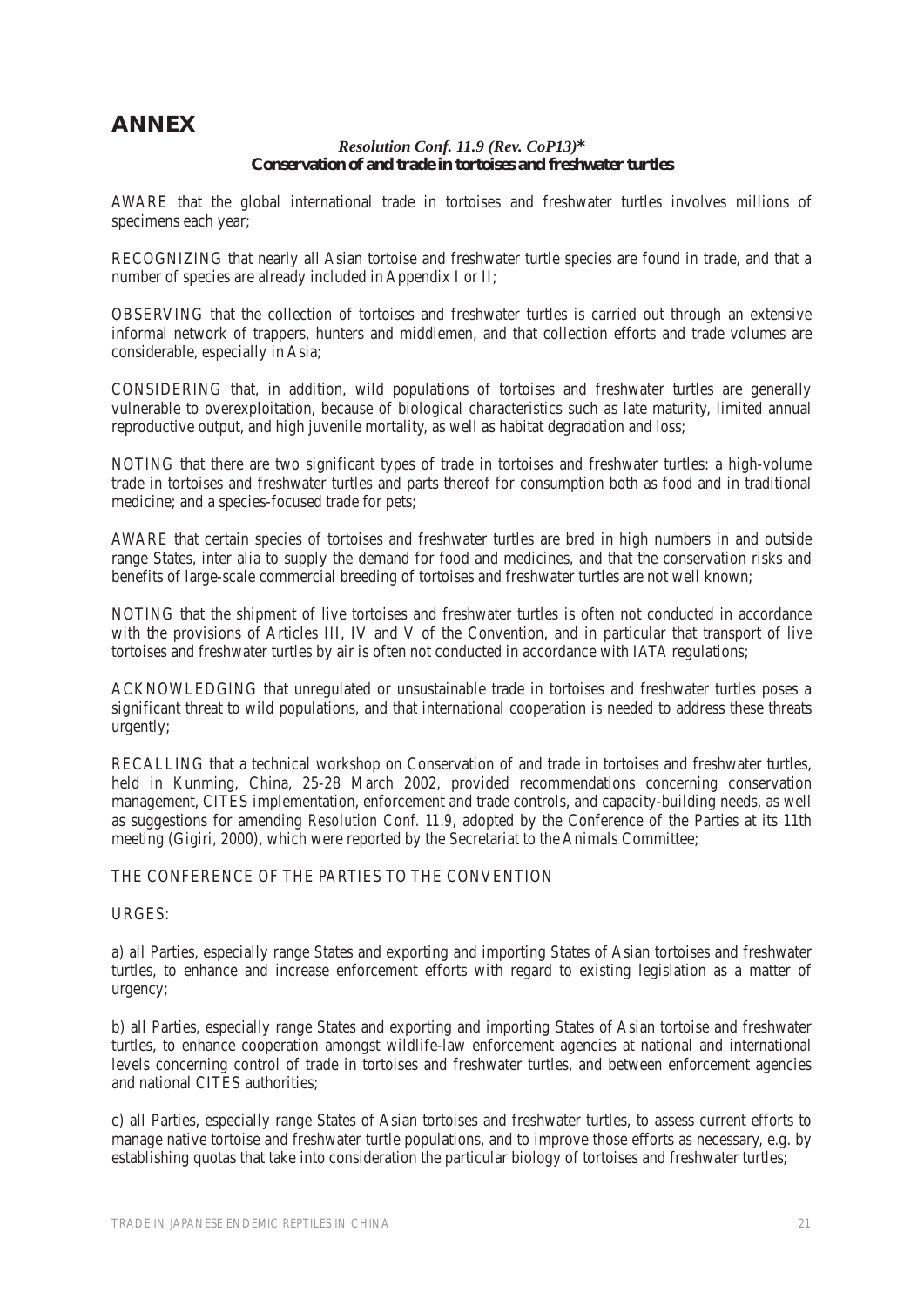d) all Parties to develop and implement research programmes to identify the species involved in trade, to monitor and assess the impact of trade on wild populations, and to evaluate the conservation risks and benefits of large-scale commercial breeding of tortoises and freshwater turtles;

e) all Parties whose national legislation is not sufficient to control effectively the unsustainable harvest of and trade in tortoises and freshwater turtles to enact legislation to protect and manage these species appropriately;

f) all Parties, especially in the Asian region, to increase public awareness of the threats posed to tortoises and freshwater turtles from unsustainable harvest and unregulated trade, to encourage non-governmental organizations to develop, produce and distribute posters and other educational and informative materials on this subject, and to facilitate, where necessary, the compilation, dissemination and translation into local languages of information on tortoises and freshwater turtles for their use by enforcement officers, drawing on existing identification and enforcement guides, and focusing on identification, local names, distribution and illustrations;

g) all Parties to explore ways to enhance the participation of collectors, traders, exporters, importers and consumers in the conservation of and sustainable trade in tortoises and freshwater turtle species;

h) all Parties, especially in the Asian region, to collaborate on all aspects of conservation and management of, trade in, and implementation of the Convention for, tortoises and freshwater turtles, taking into consideration the recommendations formulated at the technical workshop on Conservation of and trade in tortoises and freshwater turtles held in Kunming, China, 25-28 March 2002;

i) all Parties, particularly those in the Asian region, to develop plans of action, in compliance with Resolution Conf. 10.7 (Rev. CoP15)<sup>1,</sup> that can be executed without delay in the event that live specimens of tortoises and freshwater turtles are confiscated;

j) range States of tortoises and freshwater turtles to develop management strategies concerning CITESlisted tortoises and freshwater turtles, including regional action plans for the conservation of Asian tortoises and freshwater turtles, in collaboration with the Secretariat, industry representatives, interested governmental and non-governmental organizations and other stakeholders as appropriate;

k) all Parties to ensure that all shipments of live tortoises and freshwater turtles are transported in compliance with relevant IATA guidelines;

l) all Parties to facilitate the development of partnerships between interested non-governmental organizations or other bodies to develop and operate rescue centres for seized or confiscated tortoises and freshwater turtles, in cooperation with range States and relevant government agencies; and

m) range States of tortoises and freshwater turtles that authorize trade in these species to include in their periodic reporting under Article VIII, paragraph 7 (b), information on progress in implementing this Resolution; and

DIRECTS the Secretariat to provide assistance with securing financial resources from Parties, United Nations specialized agencies, intergovernmental and non-governmental organizations, trade associations, industry and others as appropriate, for range States in need of and requesting financial support to develop and implement management strategies and action plans concerning CITES-listed tortoises and freshwater turtles in accordance with this Resolution.

1 Corrected by the Secretariat following the 15th meeting of the Conference of the Parties: originally referred to *Resolution Conf. 10.7*.

<sup>-----</sup> 

<sup>\*</sup> Amended at the 12th and 13th meetings of the Conference of the Parties , and corrected by the Secretariat following the 15th meeting.